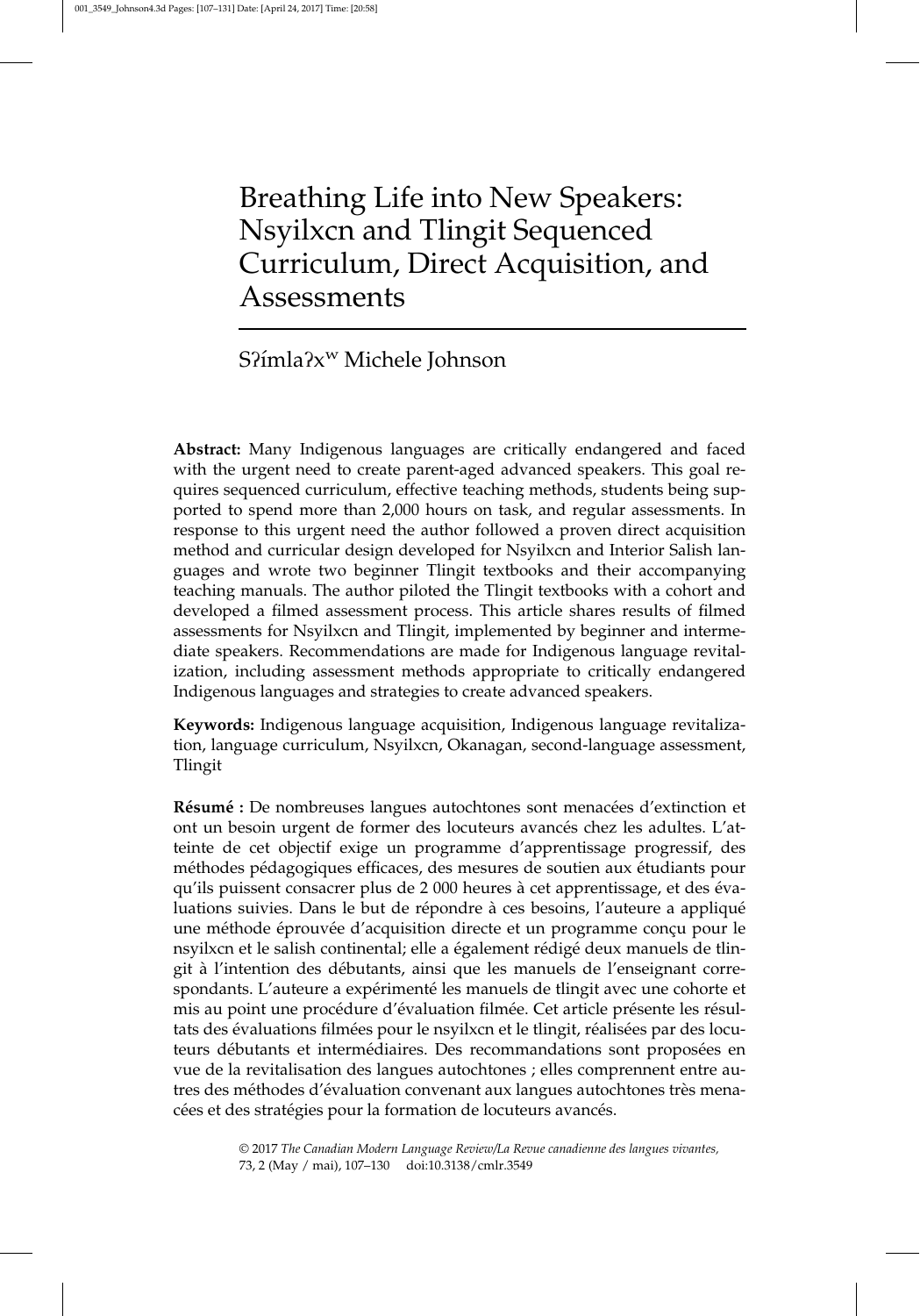Mots clés : acquisition des langues autochtones, revitalisation des langues autochtones, programme d'apprentissage linguistique, nsyilxcn, Okanagan; e´valuation en langue seconde, tlingit

My name is  $S\{X^w\}$  I am a language teacher and language activist from the Syilx Nation. I work primarily with my own language, Nsyilxcn (Okanagan, Interior Salish, also known as N'səl'xcin, nqilx<sup>w</sup>cn, Salish, Colville-Okanagan, and Sinixt),<sup>1</sup> forming cohorts, training adult learners, and recording Elders (described in Johnson, 2014a; 2014b; 2016b; forthcoming). In the winter of 2013–14 I was asked to teach two Tlingit learners in Whitehorse, Yukon. K'èdukà Jack and George Bahm each expressed the desire and responsibility to learn and teach their language. There are currently no intensive language programs in the Yukon and very few speakers or teachers, so I designed a program based on successful Nsyilxcn curriculum and teaching methods. I employed a teaching strategy and a filmed assessment similar to one I developed for Nsyilxcn (Johnson, 2012a; 2012b; 2014b; 2016b). The Tlingit program filled a critical need for a sequenced immersion curriculum designed to be taught by beginners. I wrote and tested two beginner Tlingit textbooks based on the curricular design used by the N'səl'xcin Curriculum Project. K'èdukà, George, and I met six hours a week to pilot the first textbook. I filmed our learning between October 2013 and May 2014. K'èdukà and I later organized a cohort of seven Tlingit learners to learn the first book, and wrote and piloted the second book with K'winikweik Morgane Pennycook (Johnson, Jack, & Pennycook 2015a; 2015b). The application and Q1 filmed assessment of the N'səl'xcin Curriculum Project methods, applied to both Nsyilxcn and Tlingit, is the focus of this article. The direct acquisition method and curriculum are discussed separately (Johnson, 2016a), and recent application to an Nsyilxcn cohort in the Syilx Language House in Johnson (2016b; forthcoming).

This article demonstrates the need for a consistent approach to Indigenous language assessments and sequenced curriculum. Very little is published in this field, and I share many observations from my own research. I provide a roadmap to proficiency and describe the waystations of beginner, intermediate, and advanced. I describe the number of hours of study and the assessment techniques appropriate to each level, including filmed evidence of students' progress in Nsyilxcn and Tlingit, from beginner to intermediate. I provide anecdotal reports from advanced Indigenous learners, including Hawaiian, Nsyilxcn, and Tlingit learners in the United States, and recommendations for programs that will create advanced speakers, including the magic of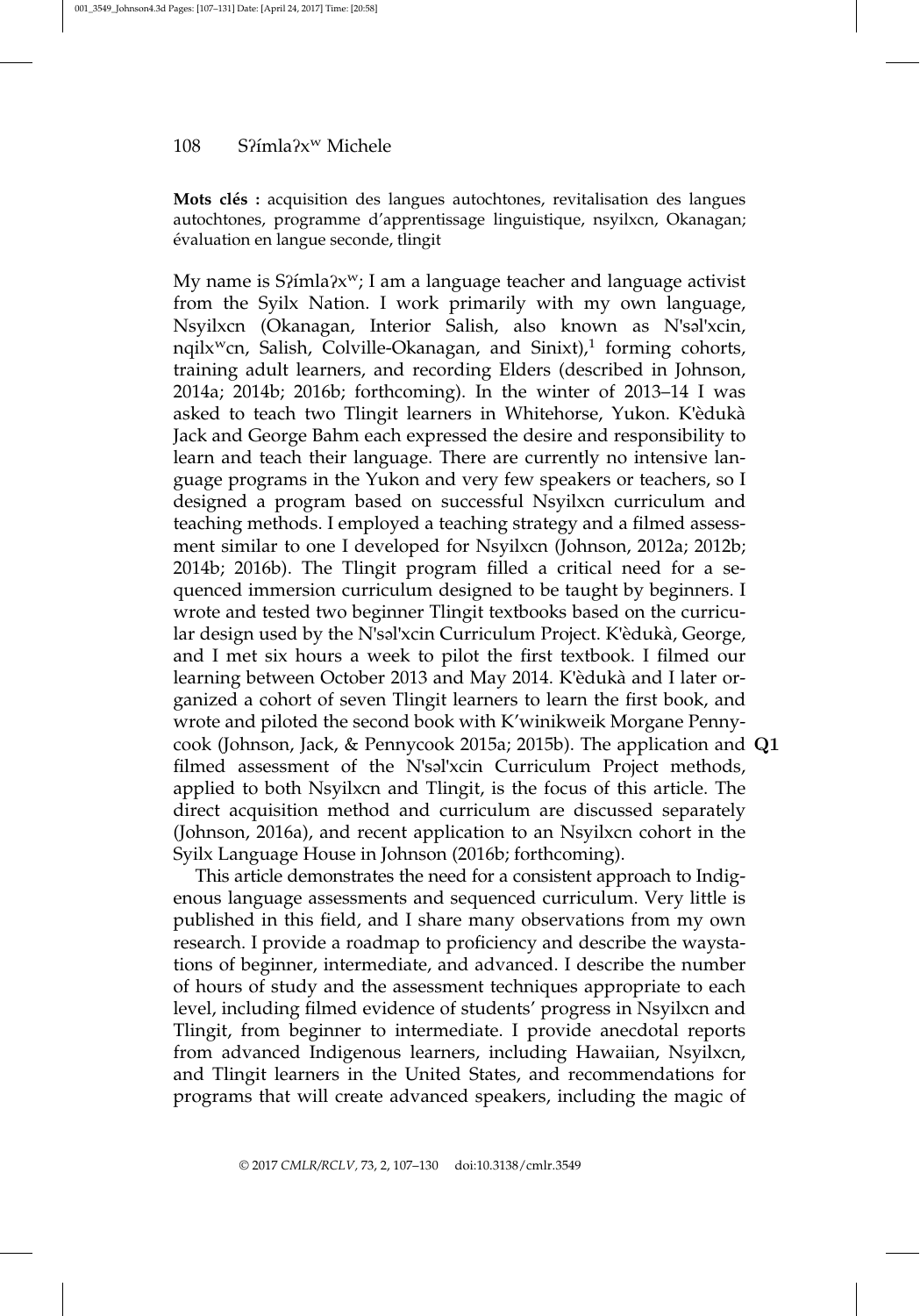small cohorts and the urgent necessity for full-time language domains to support learners on their journey to advanced proficiency.

Before we begin, let me define my terms. By speaker, I mean at least high-intermediate speaking proficiency; a person who can spend the day storytelling, working, raising children, and living and breathing language in his or her daily life. By *language revitalization*, I refer to activities involved in creating speakers; this includes teaching and creating sequenced curriculum. Revitalization is more suited to action than theory. Revitalize in Nsyilxcn is əlx<sup>w</sup>lal, meaning "bring back to life." Picture Coyote, of Syilx storytelling fame, sitting up, living, breathing, brought back to life by his brother Fox – fully intact and ready for further adventures.

#### Background and motivations of learners

K'èdukà Jack is a Tlingit youth, aged 24, from the Taku River Tlingit community, based in Teslin, with strong motivations to learn her language and teach children in the day-care where she works. In 2015 she became a full-time language activist in order to work with me to complete the first and second Tlingit textbooks of the curriculum and to teach intensive lessons to youth. George Bahm is a Tlingit educator, aged 49, from the Teslin Tlingit community, based in Whitehorse, motivated to learn Tlingit in order to teach the students he encounters in his experiential outdoor education position with the Yukon Department of Education. Our backgrounds are shared fully in Johnson (2016a). My background is shared in Johnson (2014a; 2014b).

K'èdukà, George, and I knew from experience that all too often revitalization efforts focus prematurely on school programs for children (discussed by Fishman, 1993) and lack programs to create adult speakers. Dreams to create fluent adults and children are hindered by too few hours of instruction by teachers who often lack methods and curriculum. It was clear to us that for critically endangered languages such as Tlingit, parent-aged adults are the key generation of language learners (Fishman, 1993; Wilson & Kamanā, 2009), and that sequenced curriculum and proven teaching methods are critically needed (Dauenhauer & Dauenhauer, 1998).

Our Tlingit cohort was small  $(n = 3)$ , and the pilot project consisted of 40 intensive hours of acquisition, hardly a dent in the more than 1,000 hours required to become intermediate speakers (Jackson and Kaplan, 1999; Johnson, 2014b; Rifkin, 2003). We were undaunted by a lack of resources, a lack of time, no funding, and the advanced age of our fluent speakers. We followed the inspirational advice of Blackfoot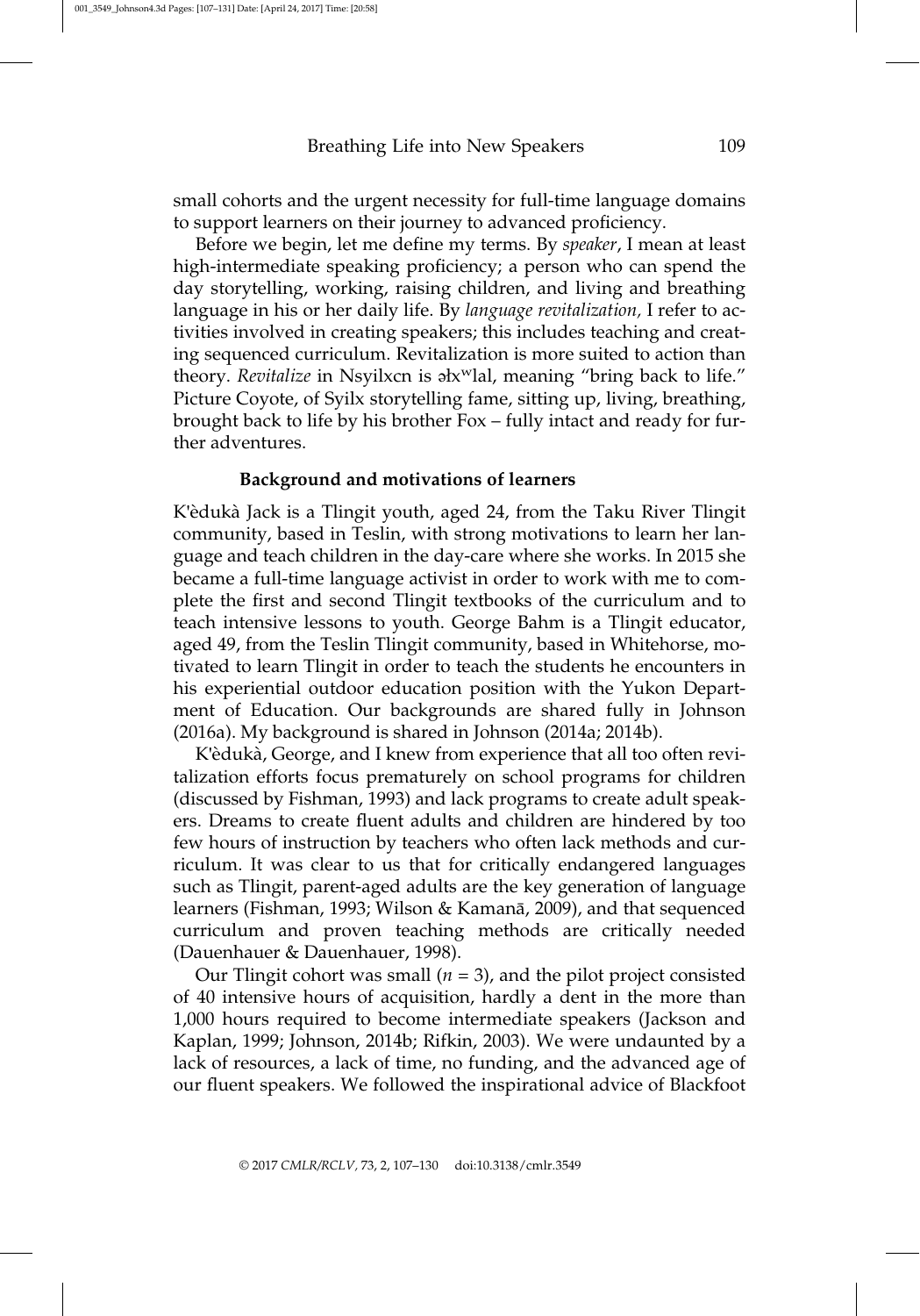activist Darrell Kipp, to just "get started" and "work with the ones who want it" (Kipp, 2000).

# Tlingit and Nsyilxcn

Tlingit (Lingít) is critically endangered, as are most North American Indigenous languages. There are fewer than 100 fluent Elder speakers remaining. Thingit is an isolated branch of the Na-Dené language family, comprising the mutually intelligible Coastal and Inland Tlingit dialects. Inland Tlingit is located in the southern Yukon Territory and the northwestern tip of British Columbia. Coastal Tlingit is located on the southern Alaska Coast. Tlingit culture is rich in family, kinship, clan structure, and famously complex oratory and poetic metaphor (Dauenhauer & Dauenhauer, 1987). A more complex language than Tlingit is difficult to find; Tlingit is notable for its highly structured grammar and rich sound system, having a handful of phonemes unheard in any other language. There are numerous initiatives to teach Tlingit in the Yukon, all aimed at schoolchildren, and several beginner texts and resources. Excluding this research, there are currently no intensive adult Tlingit programs and no new speakers on the Canadian side of Tlingit territory. However, there are excellent adult programs in Alaska, and a small handful of new speakers has emerged, supported by language camps, university programs, and corporate and non-profit programs.

Nsyilxcn is spoken on the Interior Plateau, straddling southern British Columbia and northern Washington. In Canada, there are numerous initiatives to teach the language, aimed mainly at schoolchildren. There are a variety of adult beginner programs in communities and colleges, but no advanced speakers have emerged in Canada in 60 years. A handful of advanced second language speakers has emerged in Washington in recent years, due primarily to the efforts of the Salish School of Spokane and the N'səl'xcin Curriculum Project. Both Nsyilxcn and Tlingit are cross-border languages. Interestingly, there are tiny handfuls of speakers emerging on the US side of the border in both languages (Johnson, 2016a). In 2015, the Syilx Language House Association was launched to deliver 2,000 hours of programming to 16 Syilx adults on the Canadian side of Syilx territory – Penticton, BC – and is on track to graduate a cohort of high-intermediate speakers by 2019 (2016b; forthcoming).

Nsyilxcn and Tlingit languages have several things in common. Both are critically endangered. Language revitalization is vitally important to each language community, to youth and Elders, and is a key component to decolonizing praxis. However, for both, there is a difficulty in stemming the tide of language erosion due to a lack of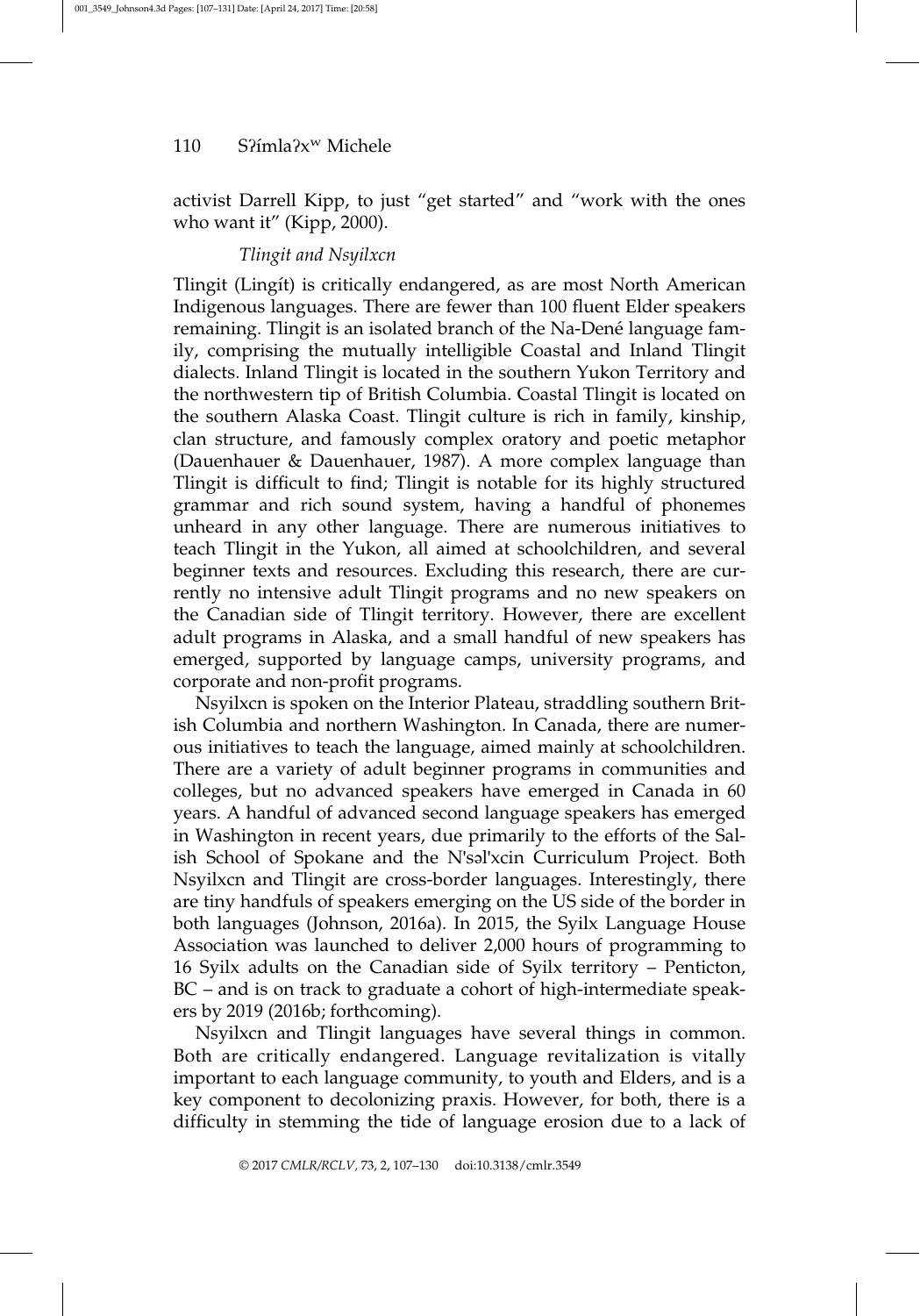trained teachers, sequenced curriculum, teaching methods, and successful language programs. There is no linguistic similarity between Nsyilxcn and Tlingit other than the fact that each has extremely complex grammatical structures and many difficult sounds not found in English.

## Literature Review

#### Second language assessment benchmarks

Language assessment is a well-established field within second language acquisition; however, in application to Indigenous languages it is newly developing. The terms beginner, intermediate, and advanced (and similar terms) are defined and described in detail by the Canadian Language Benchmarks (CLB, 2006; Pawlikowska-Smith, 2000), the American Council for Teaching Foreign Languages (ACTFL, 2012), the Common European Framework of Reference for Languages (CEFR, n.d.), and Jack Miller's (2004) Indigenous Language Benchmarks, among others. Each assessment system describes benchmarks for speaking, listening, reading, and writing, though for the assessments detailed in this article I refer only to speaking benchmarks. The CLB descriptions are very thorough and employ real-world, task-based proficiency descriptions that describe what the learner can do, such as "ask about and tell time" and "summarize a lecture" (Pawlikowska-Smith, 2000, p. viii). Miller (2004, pp. 163–165) combined CLB and ACTFL scales and adapted them to First Nations contexts to develop a nine-tiered system, First Nations Language Proficiency Benchmarks, specifically for Indigenous and Interior Salish languages.

Because of its task-based descriptions and strength in describing advanced levels, CLB is my favoured assessment for Indigenous languages, in combination with Miller and ACTFL (see examples of their application to Nsyilxcn in Johnson, 2014b; forthcoming). For simplicity's sake, I merge CLB, ACTFL, CEFR, and Miller's classifications into beginner, intermediate, and advanced, divided into low, mid, and high subcategories, rather than their complex numbering and naming systems. It is important to note that the intermediate range of speech and learning is much broader than the beginner range; learning becomes increasingly more difficult and time-consuming as higher levels are reached (Pawlikowska-Smith, 2000, p. viii). For example, it may take only 50 hours to progress from low- to mid-beginner, but to progress from low- to mid-intermediate multiplies this number by a factor of 10. To successfully create adult mid-intermediate speakers, at least 1,000 hours of intensive, quality instruction must be provided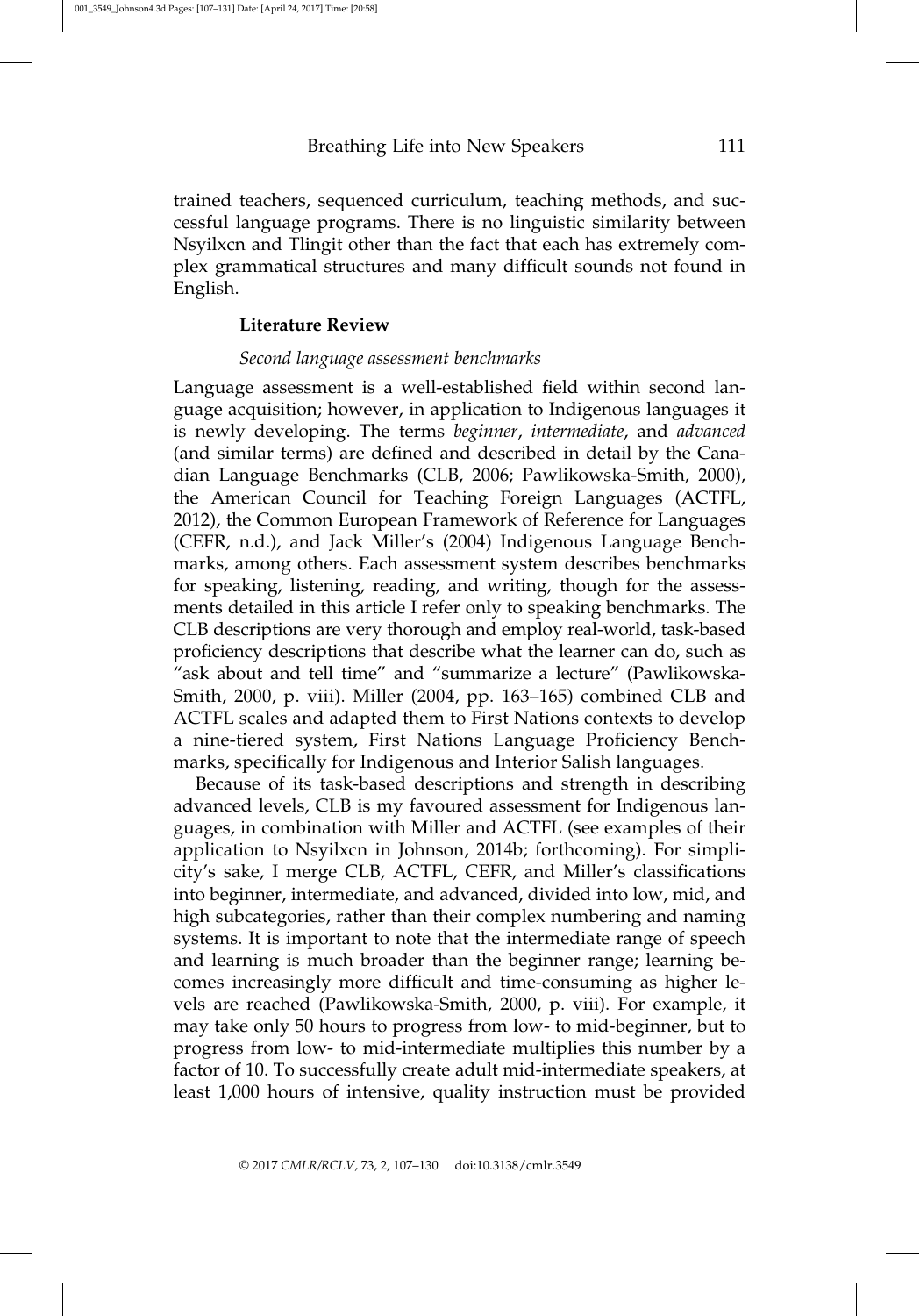with sequenced curriculum (Jackson & Kaplan, 1999; Rifkin, 2003; Johnson, 2014a, 2014b; Ignace, 2015).

Anecdotal reports suggest that many Indigenous language programs are adopting existing benchmarks and some are attempting to improve upon them. Haynes, Stansfield, Gnyra, Schleif, & Anderson (2010) reviewed several Indigenous language programs and their assessment methods. Many of them appeared, in my opinion, overly weighted toward beginner testing, highly generalized, and appearing to conflate intermediate and advanced levels.

Māori language researchers developed the five-step Kaiaka Reo language benchmarks: "1. Very limited proficiency; 2. Limited proficiency; 3. Basic proficiency; 4. Elementary/confident proficiency; 5. Native-like proficiency" (Edmonds, Roberts, Keegan, Houia, & Dale, 2013, pp. 51–52). Levels 1 and 2 appear similar to beginner, level 3 similar to intermediate, and level 4 similar to advanced. The system was developed and tested on 700 school-aged students, though interestingly not their teachers. Māori language students scored between 2 and 3.8, gradually improving over their eight years in school, with their greatest improvement between years 1 and 3, after which the learning curve became less steep (Edmonds et al., 2013). The Kaiaka Reo benchmarks appear to lack descriptive detail, over-represent beginner levels, and under-describe intermediate levels.

Hawaiian researchers developed and trialed a Hawaiian Oral Language Assessment (H-OLA) for Hawaiian immersion schools, with similarities to the Māori Kaiaka Reo assessment system (Edmonds, 2008). Both systems employed a storytelling picture series for assessing oral proficiency and a similar scoring rubric (Housman, Dameg, & Kobashigawa, 2011, p. 19). The H-OLA used only three levels of proficiency: "1. novice, 2. intermediate, and 3. pre-advanced" (Housman et al., 2011, p. 24). Similarly to the Māori assessment, I believe the benchmarks would better serve learners if the intermediate and advanced levels were more developed.

Language acquisition follows a natural progression described as natural learning phases, for both adults and children. The phases are, approximately: the comprehension (or silent) phase, early production phase, speech emergence, and, finally, intermediate and advanced speech (Krashen & Terrell, 1988). The teaching manual for the N'səl'xcin Curriculum Project refers to them as Comprehension, Limited Production, and Full Production. I collected several Nsyilxcn terms to describe language acquisition phases, roughly matched with the nine speaking benchmarks, summarized in Table 1.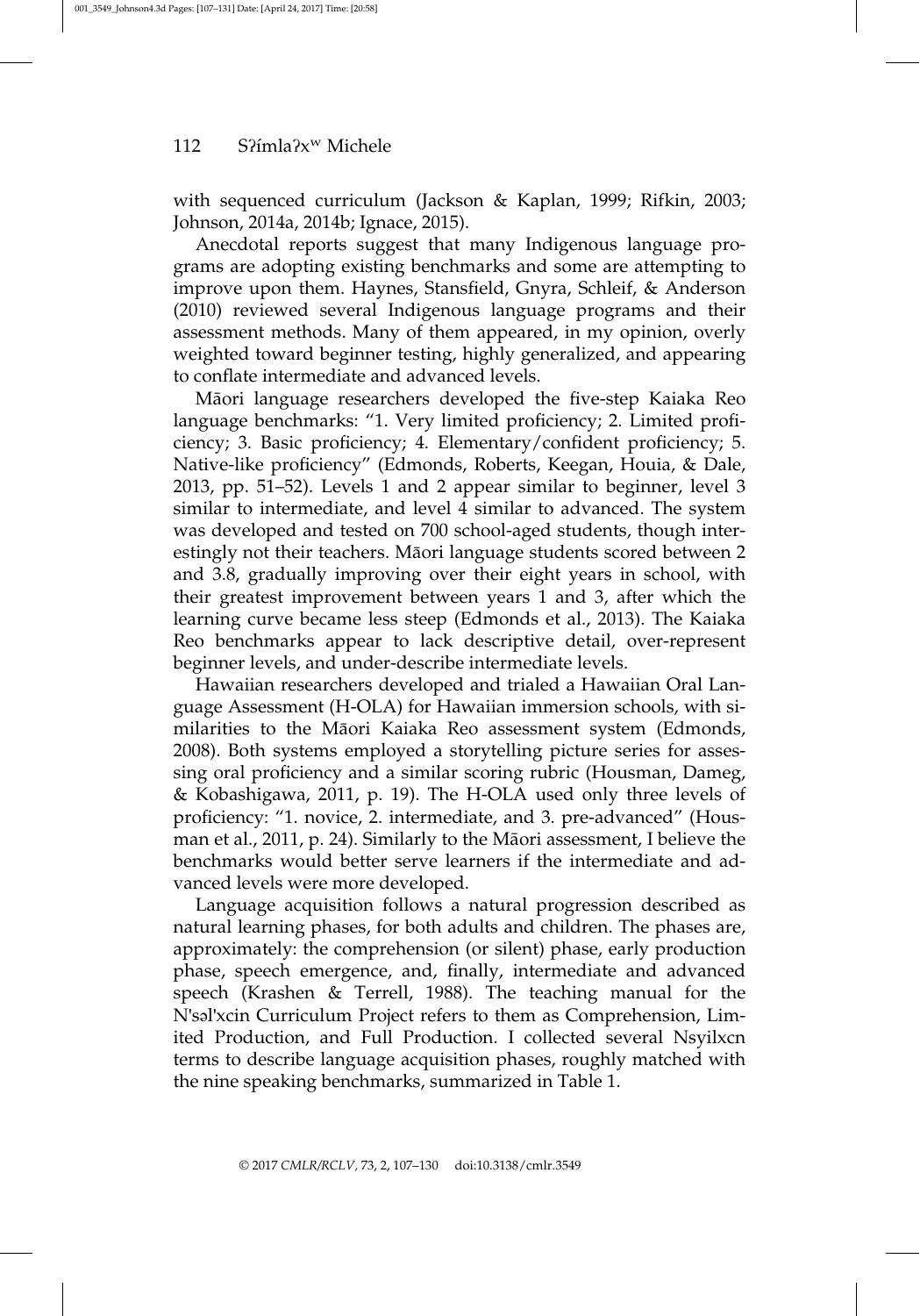| <b>Benchmarks</b>  | <b>Nsyilxcn acquisition stages</b>                                                                                                          | Hours of study |
|--------------------|---------------------------------------------------------------------------------------------------------------------------------------------|----------------|
| Beginner - low     | k'lp'x <sup>w</sup> ina?: holes cut in the ears, when a person begins<br>to comprehend language; the first stage of Nsyilxcn<br>acquisition | 50             |
| – mid              | g <sup>w</sup> lg <sup>w</sup> lti?st: first speech, when words are formed, similar<br>to a child's speech, short utterances                | 100            |
| – high             |                                                                                                                                             | $200 - 400$    |
| Intermediate - low | n'log cin: clear speakers, starting to be heard, become<br>more clear voiced, audible, from lig <sup>w</sup> , plain to see                 | 400-600        |
| $-$ mid            |                                                                                                                                             | $1.000 +$      |
| $-$ high           |                                                                                                                                             | $2.000+$       |
| Advanced - low     | n'th cin: straightened or true speech, when speech<br>contains few errors, like the Elders                                                  |                |
| – mid              |                                                                                                                                             |                |
| - high             |                                                                                                                                             |                |

Table 1. Benchmarks, acquisition stages, and hours of study

(reproduced from Johnson, 2014b, p. 130) Note: "Hours of study" refers to hours of intensive study required to achieve profiency in complex First Nations languages such as Nsyilxcn, any Salish language, or Tlingit.

#### Indigenous second language curricula

Most Indigenous language programs in British Columbia have numerous lessons, some textbooks, limited audio recordings, but do not have a complete curriculum (FPCC, 2014). A curriculum is described as a "roadmap" of how and what is to be taught, with a full set of materials, explicit methods, and "intended outcomes" (Ignace, 2015, p. 46). In the case of language revitalization, the intended outcome is to bring learners from beginner to advanced speech. An Indigenous language curriculum therefore is a fully sequenced set of textbooks with lessons, teaching materials, teaching manuals, props, goals, objectives, outcomes, and assessments designed to bring the learner from beginner to advanced speech.

A complete Indigenous second language curriculum will provide at least 1,000 hours of sequenced instruction from beginner to advanced. Effective lessons will progress from the comprehension phase, to limited production, to full production; employ games and activities that take into account the phases of learning (Krashen & Terrell, 1988), and appropriately sequenced grammar input within meaningful contexts and exercises (Nassaji & Fotos, 2011; Ignace, 2015, p. 29).

One or more teaching methods are often associated with each lesson in a curriculum. Indigenous language curricula have been built based on various methods including direct acquisition (Peterson, Wiley, & Parkin, 2016), Total Physical Response (TPR) (Dick-Billy, 2003; Dick-Billy, Michel, Michel, LeBourdais, & Michel, 2004, 2007;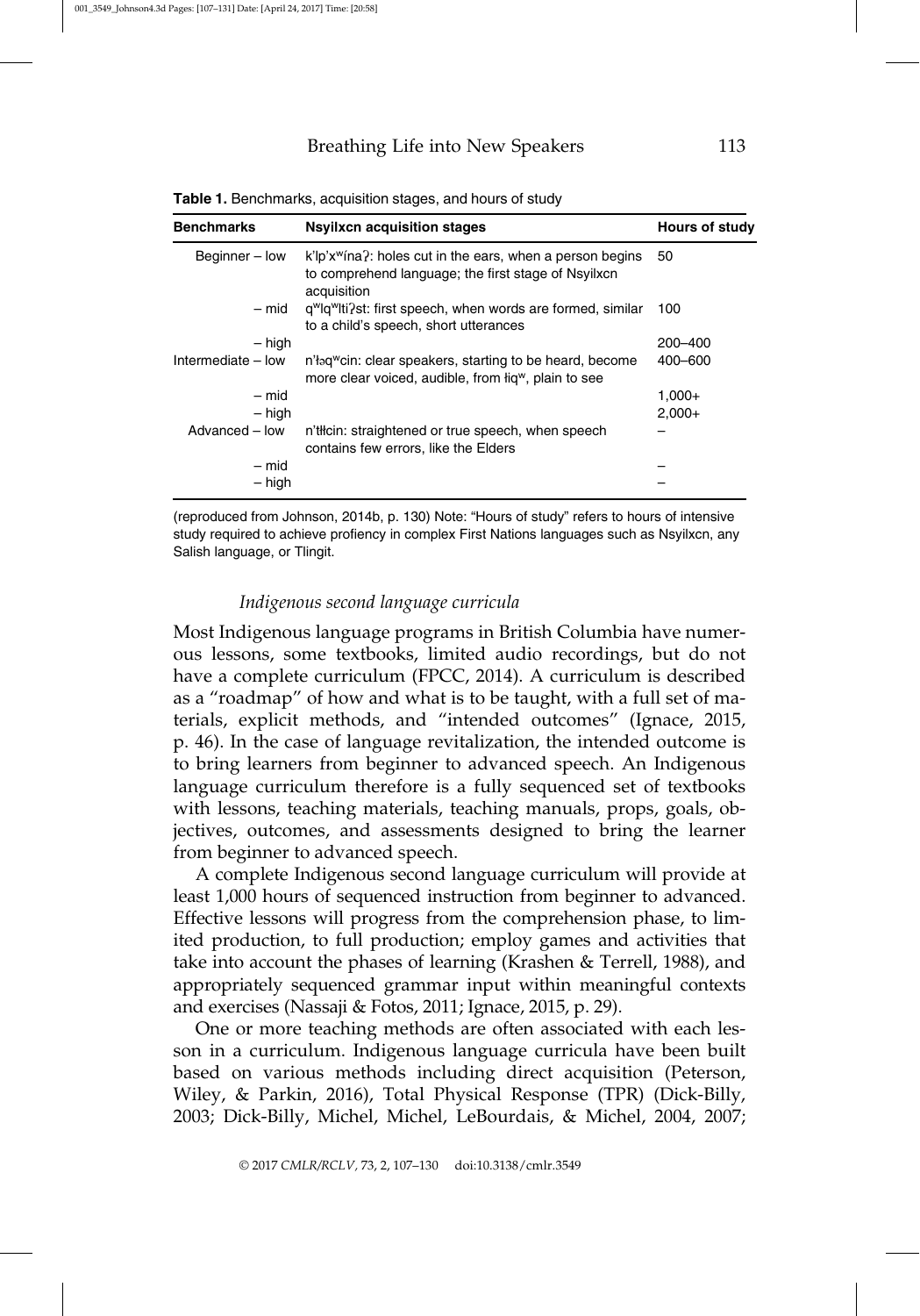Michel, 2013), Teaching Proficiency through Reading and Storytelling (TPR-S) (Cantoni, 1999), the Rassias method, the Greymorning method (Greymorning, 1999; Sarkar & Metallic, 2009; Underwood, 2009) and the Where are Your Keys Method (McCue, 2016). Older methods include the audiolingual and word list methods. In the absence of a fully developed language curriculum, teaching methods such as TPR, the Greymorning method, and Where are Your Keys are highly effective (Arcand, 2011; Gardner, 2012), but they rely on having a highly dynamic teacher. Many individual learners have gone to great lengths as adult learners to achieve a sufficient level of proficiency to switch entirely to speaking their language in the home; their methods are often a highly individualized combination of intensive linguistic study and Master-Apprentice techniques (Hinton 2013). Master-Apprentice methods provide excellent language input to individual learners but do not create curriculum. The Master-Apprentice method was not used in the current research, though I report on it extensively in Johnson (2014b).

A well-designed Indigenous language curriculum will incorporate strategies specific to colonial contexts. Second language acquisition relies on an optimal level of language tension, occurring when the level of input is slightly beyond learners' current level of comprehension (Krashen & Terrell, 1988). With too little or too much tension, the learner cannot learn (Spielmann & Radnofsky, 2001). Indigenous learners and teachers have additional tensions from colonial contexts and tensions within community. The support of a sequenced curriculum, effective teaching methods, and a safe classroom environment is of paramount importance (Johnson, 2014b and forthcoming). Successful curricula for critically endangered languages must be designed to be taught by beginner speakers and raise them up to advanced through teaching. They must follow well-described methods, be easily replicated by new teachers, be easily trainable, and incorporate maximum levels of classroom safety. Two curricula that meet these criteria have been developed by Interior Salish languages, as discussed below.

The Chief Atahm School is a Secwepemc (Shuswap, Interior Salish) immersion school that has operated successfully for 20 years in Chase, BC. The backbone of the school's program is the Total Physical Response (TPR) method, and the school has developed and published a set of two TPR textbooks (Dick-Billy et al., 2004, 2007) designed to be taught by learners. The method requires a trained, creative, and dynamic teacher. A shorter version of the first textbook has been published as a template for use in all BC schools (Michel, 2013). There are, however, no teaching manuals and the actual teaching method is not explicated; to receive training in the TPR method, Chief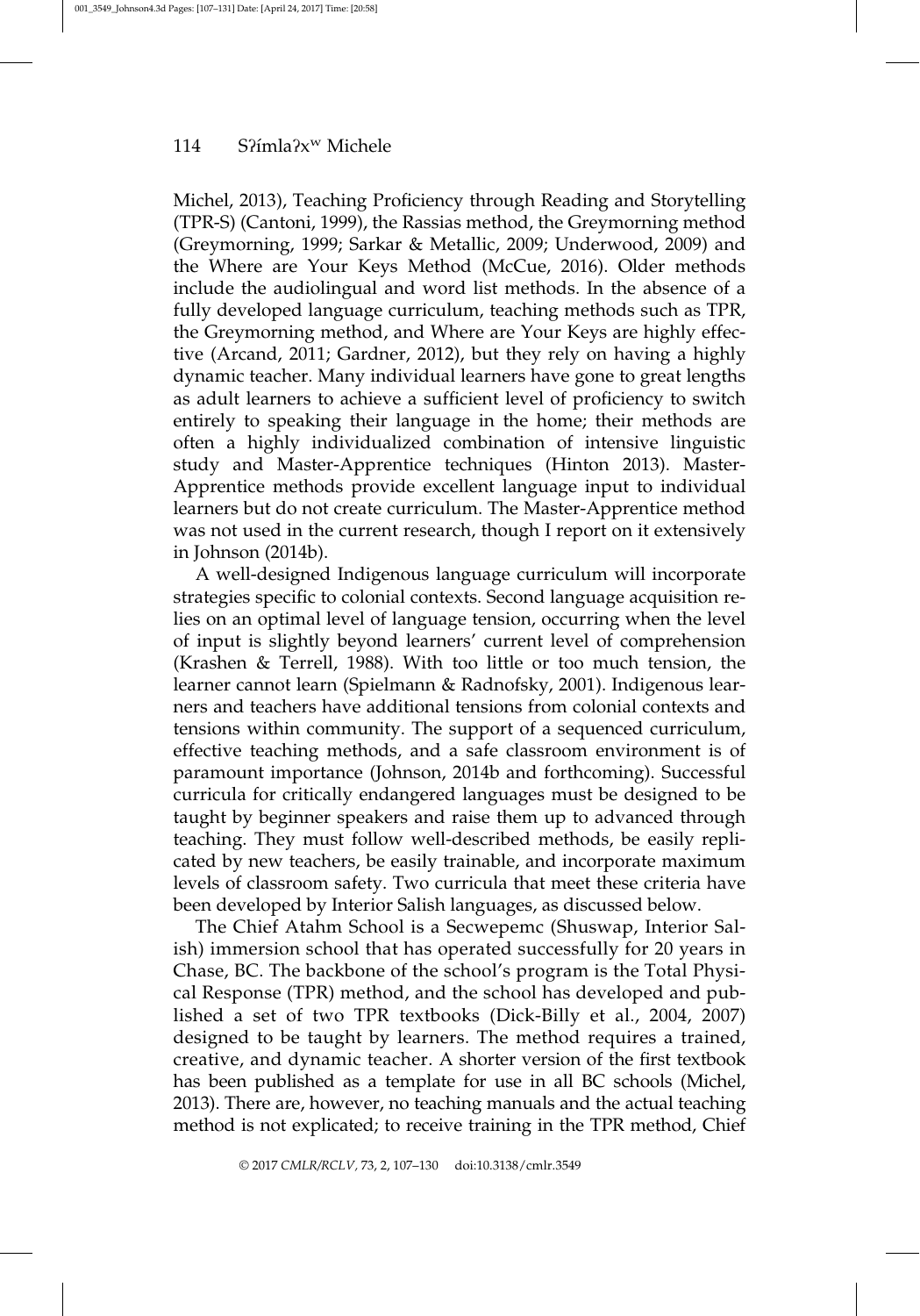Atahm offers annual workshops and conference presentations. Teaching in the TPR method has been effective in raising teachers (learners themselves) and students to at least high-intermediate proficiency, though the high demands of teaching appear to create a plateau in the teachers' learning.

The other successful curriculum is the N'səl'xcin Curriculum Project, described in the next section.<sup>2</sup>

### N'səl'xcin Curriculum Project

My language, Nsyilxcn, is incredibly lucky in the sense that we have the well-designed and proven curriculum, the N'səl'xcin Curriculum Project (Peterson et al., 2016). The N'səl'xcin Curriculum Project is a series of six textbooks, organized into three levels – beginner, intermediate, and advanced – and representing approximately 1,200 hours, or two years of full-time study. The N'səl'xcin Curriculum Project uses daily vocabulary quizzes, mid-term tests, and oral and written final exams. After studying the curriculum, learners can continue to learn through teaching the same curriculum to adults or children. The N'səl'xcin Curriculum Project was created by Christopher Parkin, LaRae Wiley, and Sarah Peterson, working jointly with the Salish School of Spokane and the Paul Creek Language Association (Peterson et al., 2016). It is known in Canada as the Paul Creek Curriculum. The teaching method is referred to as Direct Acquisition.

The Direct Acquisition method uses techniques designed to be taught by second language learners in full immersion, including games, activities, sentence drills, and dialogues. The first two textbooks are taught at the beginner level. The first book, N'səl'xcin 1, consists of 45 beginner lessons, each with 10 vocabulary words and four question-and-answer sentences, and takes 90 hours to teach. The first book provides a 500-word vocabulary to learners and teachers. Each of the six textbooks is accompanied by Elder speakers' audio recordings, written exercises, colour graphics, teaching manuals, and computer teaching games. The second textbook, Captik<sup>w</sup>ł 1, is based on simplified versions of 16 traditional stories and is designed to bring students to a 1,000-word receptive vocabulary. The vocabulary is taught with identical games and exercises to the first book, and the story sentences are taught with identical games and sequencing. In this way, a comfortable pattern of learning is established for the teachers and the learners.

The third and fourth textbooks are considered intermediate. N'səl'xcin 2, similarly to N'səl'xcin 1, is presented in 45 lessons, each with vocabulary; however, each lesson has 30 new vocabulary words,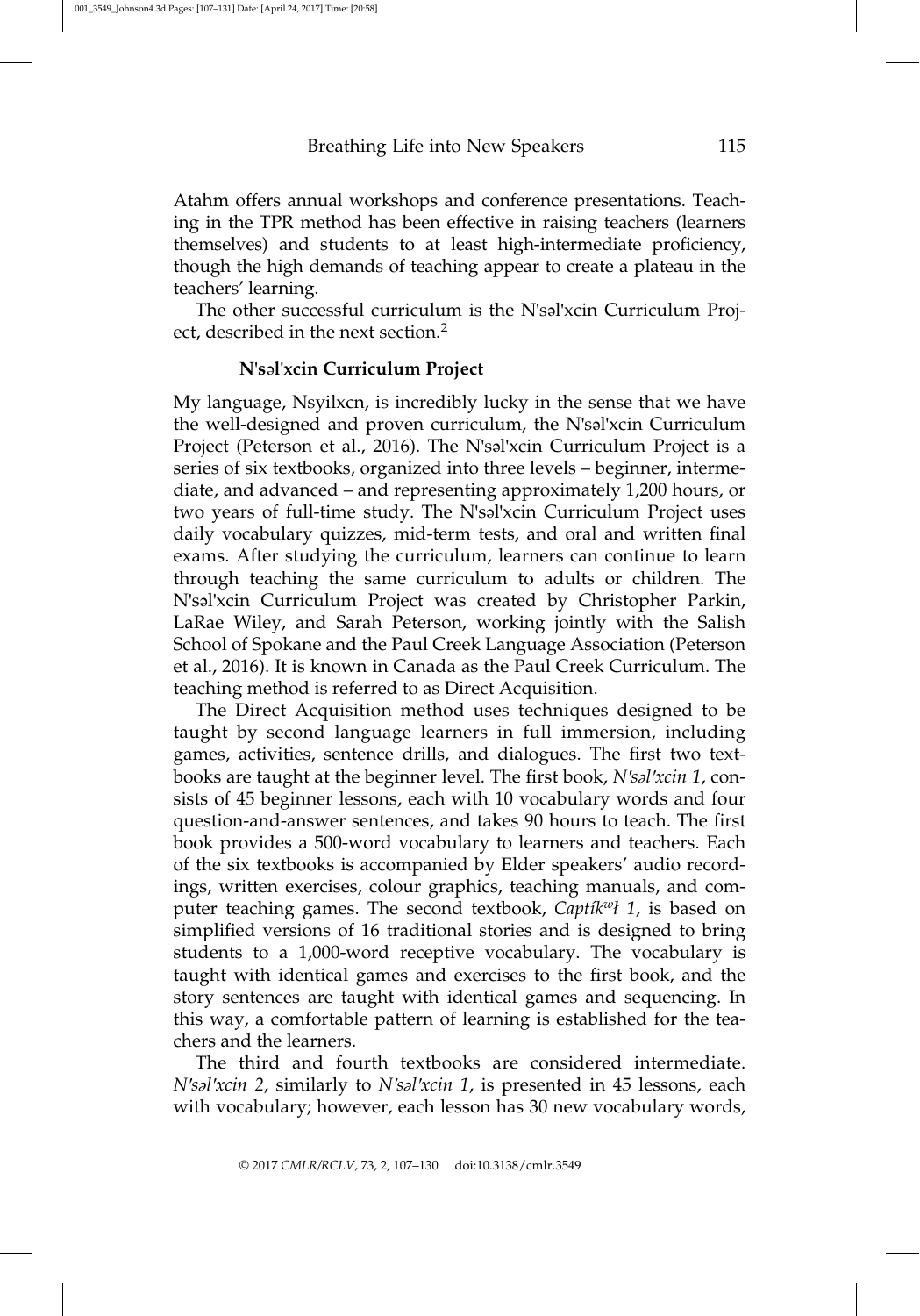and rather than three simple sentences there are several pages of grammatical drills and partner exercises. The fourth book,  $Capti\&v$ ?, similarly to Captik<sup>w</sup>l 1, is presented as 15 story-based lessons; however, rather than single sentences, the stories are in full paragraphs, untranslated other than a glossary of up to 30 new vocabulary words per story. Each story-based lesson includes pages of grammatical exercises accompanying the new vocabulary words and sentences. The fifth and sixth textbooks follow the same pattern of increasing complexity. In N'səl'xcin 3, complex cultural information is presented in full immersion, with longer recordings. In Captik<sup>w</sup>l 3, traditional stories are presented in their full versions, accompanied with grammatical and partner exercises. The seventh and eighth textbooks (Level 4 in the curriculum) are in development.

The curriculum template of the N'səl'xcin Curriculum Project is successfully adopted by three Interior Salish languages (Nsyilxcn, Kalispel, and Spokane). There are currently 50 full-time adult language learners, all in the United States, and a handful of new speakers, able to live, work, and raise children in the language (Parkin, personal communication, 2014).

#### Beginner assessment: Nsyilxcn

My initial Nsyilxcn assessment films (Johnson, 2012a, 2012b) followed a simple method that showed definite progress in our speaking ability and demonstrated to Syilx community the effectiveness of the N'səl'xcin Curriculum Project and full-immersion intensive study in a cohort. I filmed my Nsyilxcn cohort after we had completed the first two books of the N'səl'xcin Curriculum Project (after 200 hours of intensive study), just as we were moving into the Chopaka immersion house to study the third and fourth books. My cohort and I attempted to tell the Goldilocks story. In comparing our speech to international benchmarks, we were approximately mid-beginner speakers. In comparing our progress to an Nsyilxcn scale (Table 1) we were q<sup>w</sup>lq<sup>w</sup>lti?st (first speech, similar to a child's). We lived in the immersion house in Chopaka, BC, for six months. I filmed throughout the program and performed an assessment at the beginning and end.

The first film, Goldilocks I (Johnson, 2012a), shows the first assessment. We told the same story again six months later, shared in *Goldi*locks II (Johnson, 2012b). In Goldilocks I our storytelling and first immersion conversation demonstrated classic mid-beginner speech, with very few details or embellishments, incomplete sentences, pauses, lack of vocabulary, repetition, silence, little or no control of grammar, and lots of gestures. Silence played a role both in our first immersion conversation, when one of us ran to get a CD rather than describe it,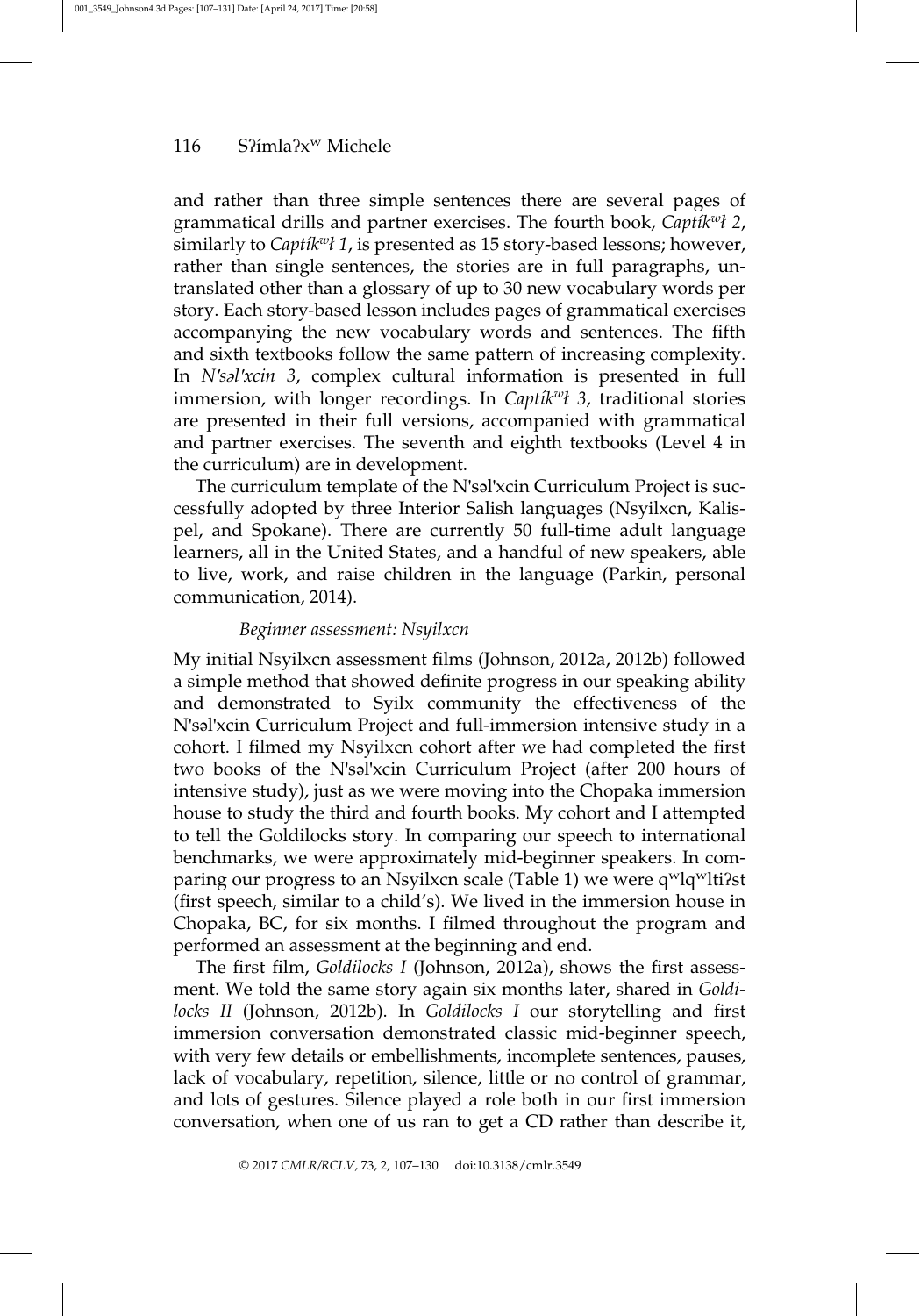and in our storytelling, when one of us was unable to complete the story while blue jays laughed in the background.

We were able to storytell better than engage in group conversation in Goldilocks I, demonstrating limited high-beginner storytelling traits although we were clearly mid-beginner speakers. This showed that conversation is much more difficult than monologue. High-beginnerlevel speakers can describe things and take part in simple routine conversations (Miller 2004), a task well beyond us in our kitchen-table conversation (Johnson, 2012a; 2014b, p. 130).

#### Intermediate assessment: Nsyilxcn

For intermediate-level assessment examples I turn to the second and third Nsyilxcn assessment films, Goldilocks II and  $k^w u$  n'łaqwcin (we speak clearly). In Goldilocks II (Johnson, 2012b), after approximately 600 hours of intensive instruction, we were able to narrate the entire Goldilocks story from beginning to end, with few pauses, though we still spoke with many grammatical errors. We were transformed from midbeginner to low-intermediate speakers (Johnson, 2014a, 2014b). In comparing our progress to a Nsyilxcn scale (Table 1), we were n'loq<sup>w</sup>cin (clear speakers, meaning we were able to make ourselves understood). We demonstrated some storytelling traits of mid-intermediate speakers, though our actual level was low-intermediate. We had difficulty conversing outside of our interviews and formal lessons, though we had brief flashes of brilliance in classroom lessons, as can be seen in our third film. We were far short of high-intermediate speaking ability; for example, we would have been completely out of our depth participating in a business meeting or debate.

Our third Nsyilxcn film,  $k^w u$  n'łəq<sup>w</sup>cin (we speak clearly) (Johnson, 2012c), represents an open-ended assessment of our program. My cohort and I described our language progress, in Nsyilxcn. The sixminute documentary was filmed during our last month in the language house, after approximately 600 hours of intensive instruction. We share personal reflections about our transformation. We explain in our own words that our language improved, we discuss our language levels, the efficacy of our curriculum, our experience, and the methods we used. The journey to n'łaq<sup>w</sup>cin (clear speech), described in my dissertation, was transformational:

As a language-level I believe it indicates we moved through the difficult k'lp'x<sup>w</sup>ína? (the silent, or comprehension phase, a shy, inaudible phase) and q<sup>w</sup>lq<sup>w</sup>lti?st (first speech, a phase where we are difficult to understand), into a phase where we have clear (łaq<sup>w</sup>) voices – a profound transformation. This doesn't mean we don't make a lot of errors in our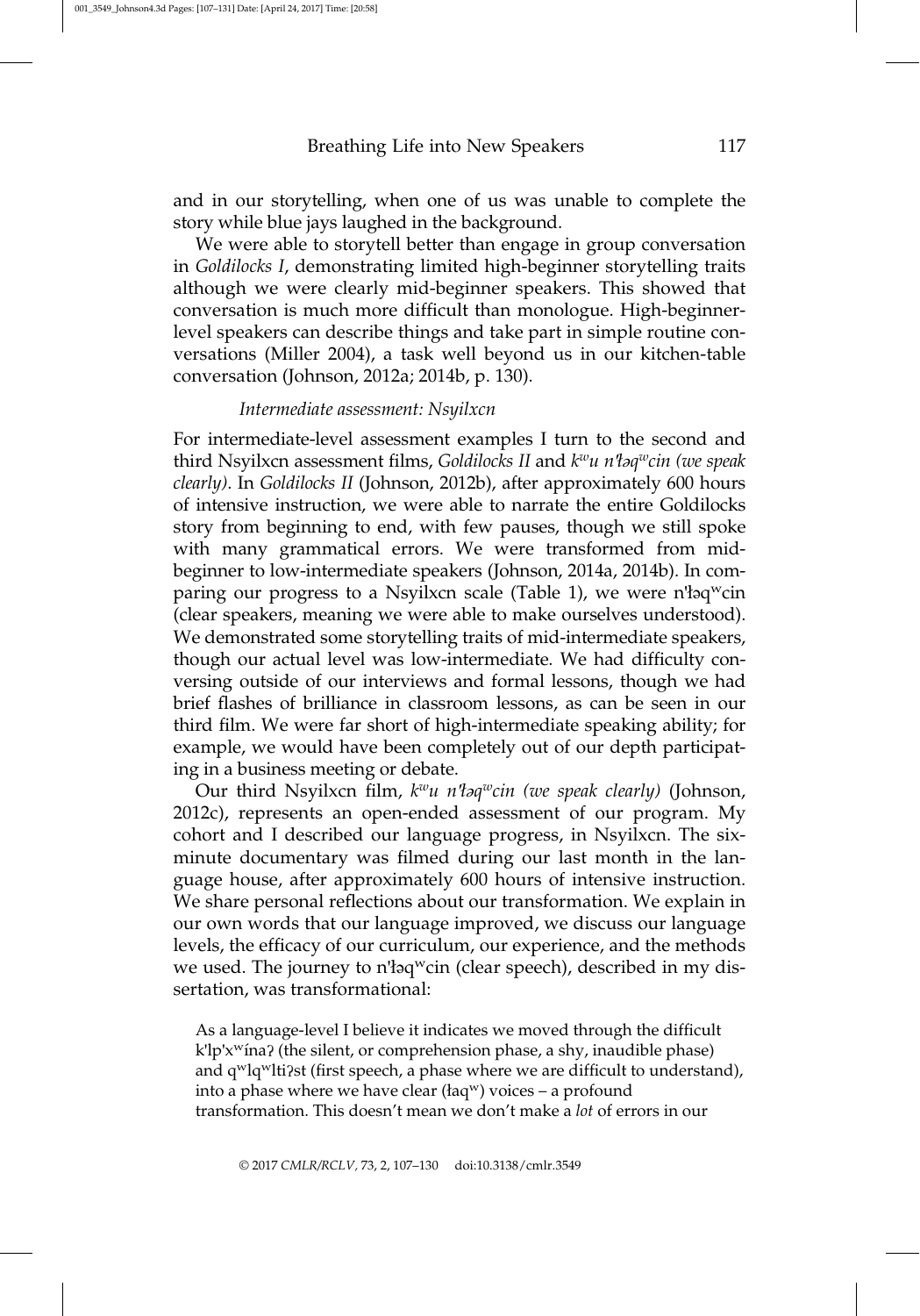speech – we do – or that our speech is not simple – it is. However,  $n'$ laq<sup>w</sup>cin means that we are clearly audible and are comprehensible to others – an Elder would be able to understand us though perhaps with difficulty. N'łaq<sup>w</sup>cin means there is still a long way to go, but we have found our voice. This is no small feat for adult Indigenous language learners, considering the generations of language loss and the damage wrought by colonization and residential schools. (Johnson, 2014b, p. 133)

To be clear, my Nsyilxcn cohort and I are far from advanced; however, in our filmed Nsyilxcn interviews we each commented that we now believed advanced proficiency was possible. I estimate that there remain another 1,000 hours of intensive learning for us to achieve high intermediate speech (Johnson, 2014b, p. 128; Johnson, forthcoming). As we approach high-intermediate speech, the assessments will become more grammatically complex. High-intermediate filmed assessments will involve grammar-based question and answers, storytelling, and the ultimate test of proficiency: conversation.

#### Advanced assessment: anecdotal reports

There are no published assessments of advanced Indigenous second language speakers, and few researchers have written about successful contexts for creating advanced adult Indigenous learners. This section provides anecdotal reports and recommendations from speakers I have personally met who have, in my opinion, achieved advanced levels.

I believe that the teachers and graduates of the Hawaiian and Māori language programs are advanced speakers. It is, however, unfair to compare North American with Hawaiian and Māori language programs because of the far greater number of hours to achieve proficiency in North American Indigenous languages. Hawaiian and Māori language publications do not use the term "advanced," preferring "native-like proficiency" (Māori) and "near-advanced" (Hawaiian) as described above. During the 2014 Stabilizing Indigenous Languages Symposium, I witnessed presentations by Hawaiian students and staff at the University of Hilo Hawai'i and the immersion language school who appeared to be advanced. Classes are led entirely in Hawaiian by second language speakers in secondary and post-secondary immersion programs. I have met adult advanced Mohawk speakers who learned as adults through a combination of hard work, individualized programs, curriculum, and teaching. I have also met advanced younger speakers of Interior Salish and Tlingit from the United States, as mentioned above.

I met two young women at the Celebrating Salish Conference in Washington in 2012 who are raising their children in Kalispel (Interior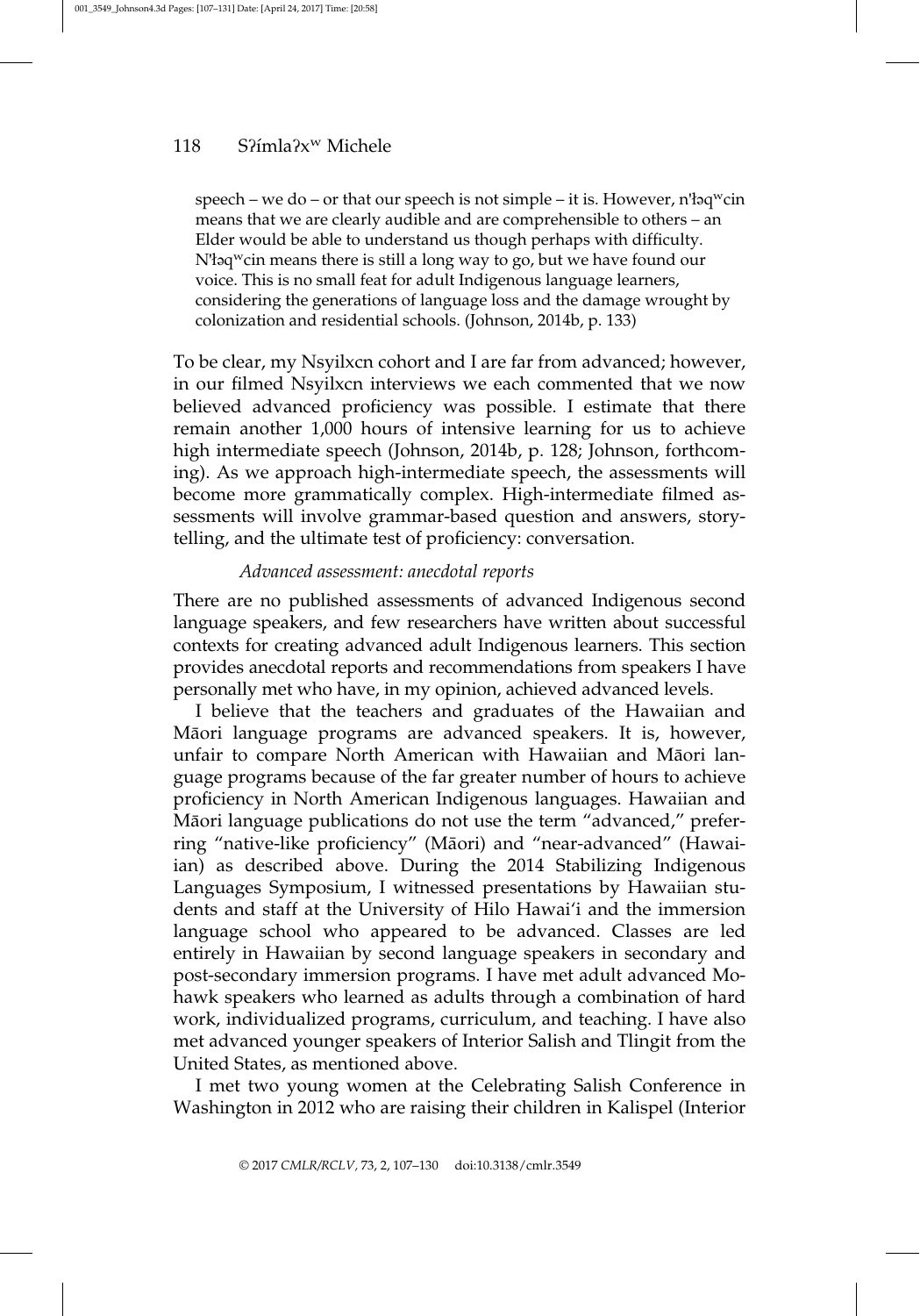Salish). Both are involved in the full-time Kalispel language training program using the N'səl'xcin Curriculum Project. One is Jessie Fountain, the young teacher of the adult program. She has taught all six books (in Kalispel) to three cohorts of adults (twice), and is described as fluent by her fluent Elder. Jessie reports, in an interview, "I dream in the language. I'm raising my son in the language.... I teach it every day. Within 15 months we can bring someone to fluency" (Hval 2013).

A small Nsyilxcn immersion school in Washington has succeeded in creating the first group of high-intermediate to advanced teachers. The Salish School of Spokane follows a charter-school model to provide full-time immersion to 75 children, meaning no English from the moment the teachers enter the school to the time they leave, nine hours later. The school employs twelve full-time teachers and one principal, supported by private fundraising efforts. Teachers teach in pairs and attend two hours of language instruction every afternoon, where they learn and review the intermediate and advanced levels of the N'səl'xcin Curriculum Project. Their principal, Chris Parkin (the curriculum developer), his wife and lead teacher LaRae Wiley, and four teachers have achieved at least high-intermediate proficiency; I wouldn't be surprised if some are advanced. The original pilot cohort for the N'səl'xcin Curriculum Project included Parkin and Wiley's young adult son, Graham Wiley-Camacho. Their experience shows the value in small groups as well as in sequenced curriculum, in working outside of existing institutional structures, and in starting a fulltime school after achieving proficiency, training teachers and writing a full curriculum.

Language nests have proven to be highly successful immersion workspheres, or contexts for language use, often employing proficient speakers. However, a critical point to make is that successful nests employ teachers when they are already proficient; the nests themselves do not create adult speakers but rather employ and train them. Hawaiian language programs employed young adults who were already proficient, and at their inception they worked closely with Māori, Mohawk, and Blackfeet immersion programs, among others (Wilson  $& Kamanā, 2001$ ), themselves modelled after Canadian French immersion programs (Warner, 1999, p. 75). The Salish School of Spokane provides language training to its teachers before they are employed and ongoing training to create advanced speakers.

There is magic in groups of five or six people learning an Indigenous language together. The US Foreign Service recommends an optimal class size of four to six people for difficult languages (Jackson & Kaplan, 1999). There were five of us in the original Nsyilxcn language house, and we became like family. In Hawai'i the original small cohort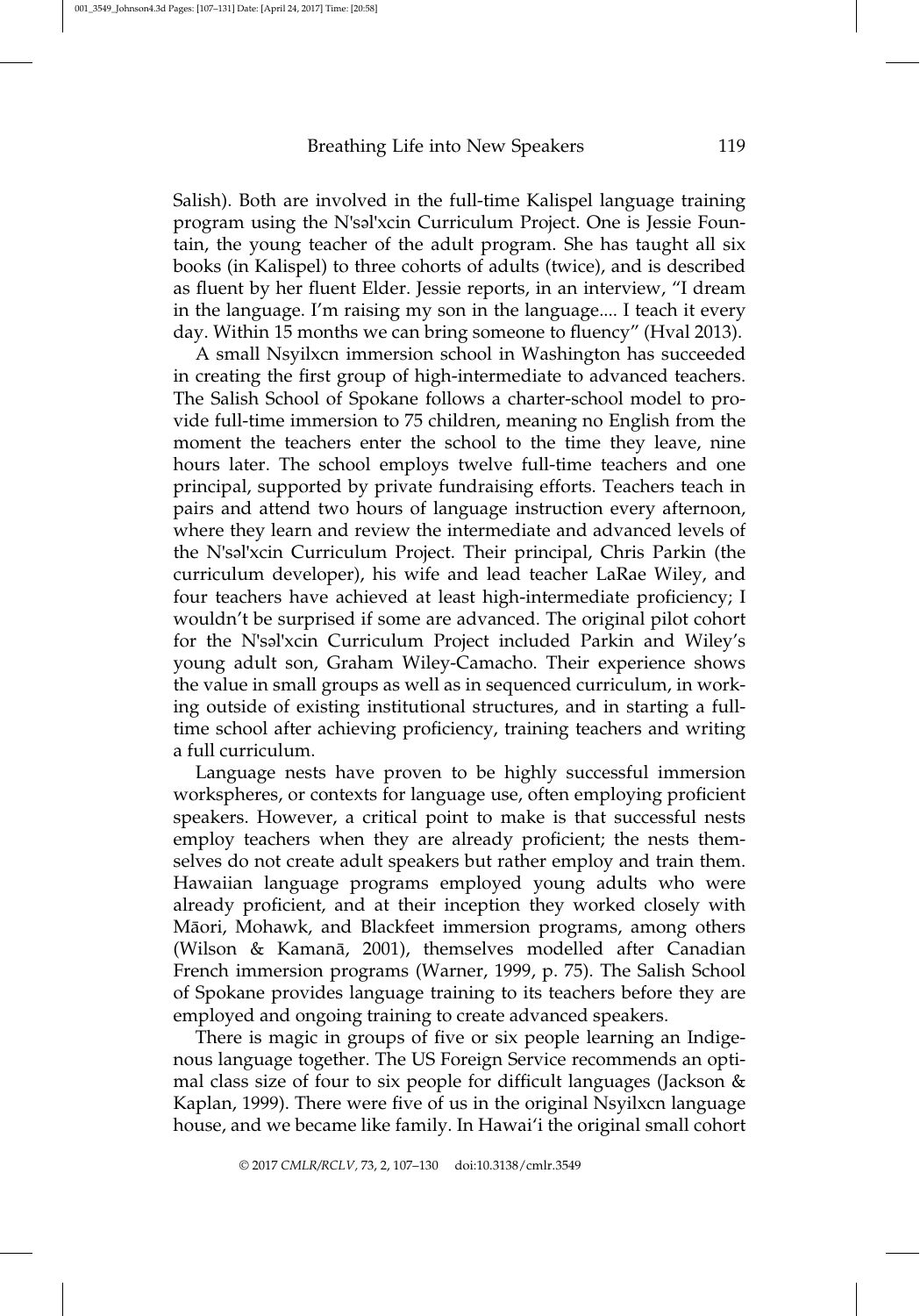of learners, including Kauanoe Kamanā and Bill Wilson, became catalysts for a language revolution (Grenoble & Whaley, 2006, p. 96) that now numbers 500 new speakers and 50 children being raised in the language (Gionson, 2009). The Mohawk language movement "depended heavily" on a small group of highly motivated individuals (Grenoble & Whaley, 2006, p. 86). The Chief Atahm immersion school was formed by members of a family of Secwepemc activists (Michel, 2012, p. 145). A fluent Tlingit Elder told me there is no bond like the one formed between learners, referring to the original cohort of five in Juneau, Alaska.

A small handful of high-intermediate to advanced Tlingit speakers has emerged in recent years in Alaska. Excellent Tlingit language materials have been created over the past 30 years by the Sealaska and Goldbelt foundations. Tlingit is remarkable for its numerous recordings and publications. For example, University of Alaska Southeast recently published a groundbreaking series of filmed and transcribed Elders in conversation (University of Alaska Southeast, n.d.). A spokesperson for the Tlingit revolution is X'unei Lance Twitchell. Twitchell is a young professor at the University of Alaska, Southeast, a language activist, language teacher, and new speaker (Twitchell, 2012). He has written and shared numerous beginner and intermediate language resources on the Internet (e.g., Twitchell, 2014).

I met the original cohort of five talented Tlingit learners, including X'unei, at a Tlingit language conference in Juneau, Alaska, in 2013. According to their accounts, they began as a small cohort at a full-immersion language camp organized by Sealaska, where the ratio was five learners to five fluent elders (Chester, Twitchell, & Katzeek, 2013). The cohort benefitted greatly from the original language camp as well as subsequent full-time work with Elder speakers. This experience cemented their bond as learners, and they all went on to become speakers. They are raising their children in the language.

# Lingít Curriculum: Lingít 1 and Lingít Story 1

There were a handful of excellent beginner Tlingit textbooks with recordings, but none which laddered into a sequenced curriculum, followed a method, or were designed to be taught by learners. I therefore translated available beginner Tlingit lessons into the N'səl'xcin Curriculum Project's first textbook format so that it would follow a laddered progression and be teachable and assessable.

Lingit 1 follows the curricular design and teaching methods of N'səl'xcin 1. Lingít 1 consists of 45 lessons, each with ten words and four sentences, audio recordings, and colour graphics. The lessons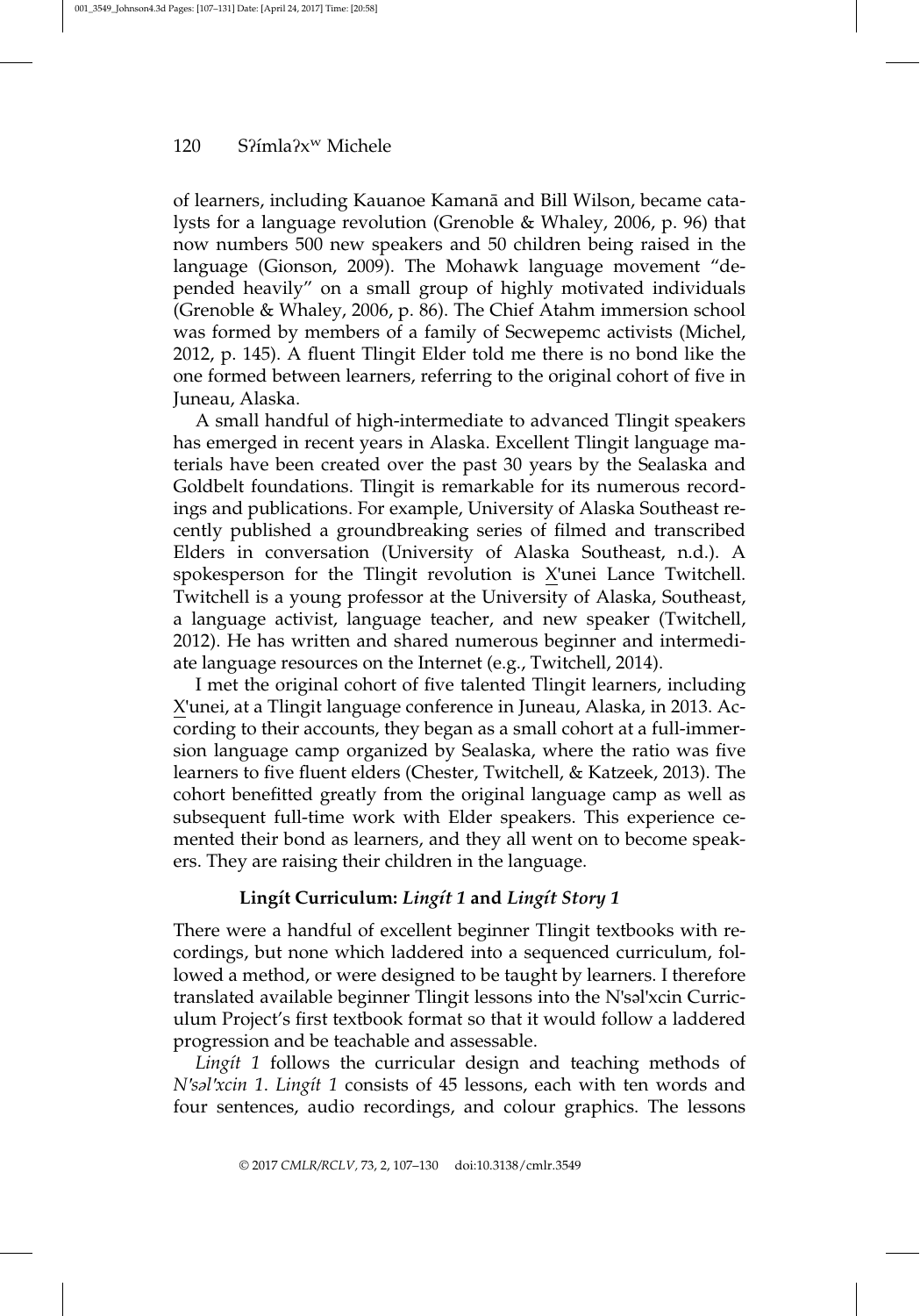and recordings were gleaned from previously published beginner language texts with CDs, and original recordings with Anałahash Sam Johnston and Keiyishı´ Bessie Cooley in Teslin, Yukon. I recruited Tlingit learners to pilot the program, trained co-teachers, obtained university accreditation, fundraised to continue into 2015, and lobbied for and received support from students' workplaces (Johnson, 2016a). The lessons, method, and learning process are described further in Johnson (2016a) and demonstrated in a YouTube film: K'eduka Jack successfully taught *Lingit* 1 to a cohort of seven young Tlingit adults in Whitehorse, Yukon (Johnson, Jack, & Pennycook, 2016).

The second book, Lingit Story 1, is based on traditional stories, following an identical direct acquisition method and curriculum template to the N'səl'xcin Curriculum Project's second textbook, with permissions. When K'èdukà and I recorded the first story with Anałahash Sam Johnston in Teslin, Yukon, our hearts soared (Johnson, 2016a). Subsequently, we received funding, created a larger team, recorded 10 stories with Anałahash Sam Johnston and Keiyishí Bessie Cooley, and edited and piloted the first five stories with a cohort (Johnson et al., 2015a).

#### Speaking assessments

Indigenous language assessment is a new and evolving field. A welldesigned curriculum incorporates frequent assessments, and in the case of critically endangered Indigenous languages, these must be designed to be carried out by learners, quickly and efficiently, taking as little time away from learning as possible. Different assessments are appropriate to various benchmarks. For example, beginner speakers need assessments that are concrete and familiar, like describing a poster, as it is not yet possible for a low-beginner speaker to storytell.

The following sections provide insight into beginner, intermediate, and advanced assessments. Film is very useful in Indigenous language assessments (Hinton, 2001, pp. 222–223). I created a filmed assessment process for Nsyilxcn and Tlingit and compared our speech to international language benchmarks. The following sections describe the results of filmed Tlingit and Nsyilxcn assessments at beginner and intermediate speech levels. Nsyilxcn examples are from the three films I created while living in the Nsyilxcn immersion house (Johnson, 2012a, 2012b, 2012c; described in Johnson, 2014a, 2014b). I provide insights into potential assessments for advanced speech levels.

#### Beginner assessment: Tlingit

The Tlingit beginner assessment method was simple and easily employed by beginners. I filmed each learner, including myself, describing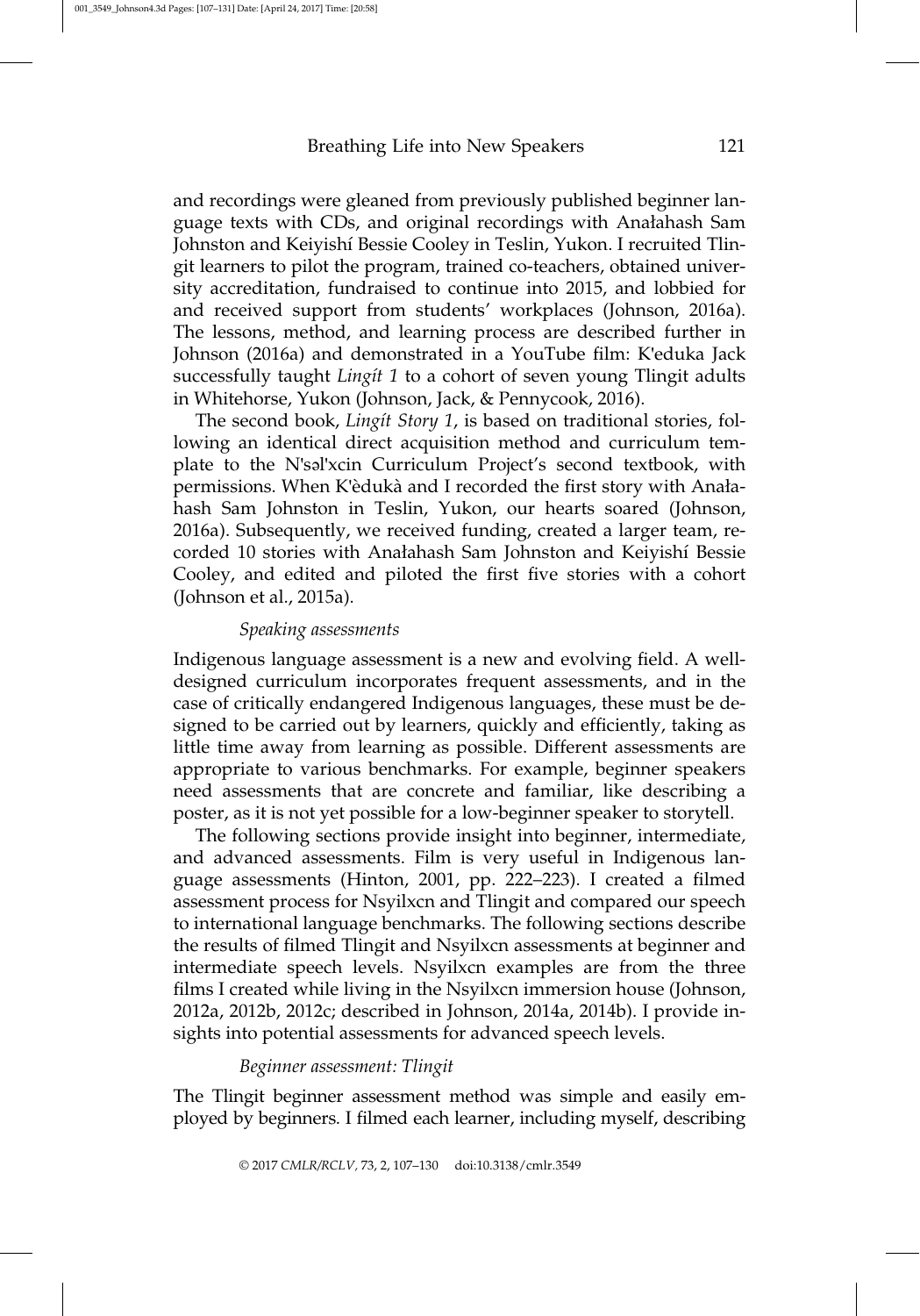a poster using as many words and phrases as possible. I then did a word count of distinct words used, calculated the length of sentences, and compared the language used to descriptions of language ability in international benchmarks. The poster was a colourful illustration with a variety of scenes, activities, and landscapes from everyday life. In one corner was a lake with canoes and boats, forests, and a sky with fluffy clouds; in another was a street with buildings, pedestrians, groups of people, children, cars, and dogs. In the centre were restaurant scenes, sports scenes, and different landscapes. Describing the poster was an opportunity to speak words learned in our lessons and apply them to a real-world context. K'èdukà, George, and I assessed our speaking ability in March 2014 after 20 hours of study and again in May 2014, after completing the first book, after 40 hours of study. For both assessments I filmed each of us describing the same poster. I collected classroom footage between October 2013 and May 2014 and created a short film, Tlingit 1: Our First Assessment (Johnson, 2015). The film shares footage from the initial and first assessments as well as scenes from our lessons, demonstrating some of the direct acquisition methods. We can be seen studying around a table, using fly swatters, and using graphic images to facilitate a beginner partner-exercise conversation as part of one lesson.

If I had filmed us at the outset, the footage would have shown us using approximately zero words to describe the poster. My Tlingit vocabulary was zero, and both K'èdukà and George had Tlingit vocabularies of fewer than 50 words. That placed each of us in the lowbeginner category (only because CLB does not have a category for "less than 50 words" or zero, as some rating systems do).

We had been studying for 20 hours before our initial assessment. After 20 hours of instruction, we could employ on average 17 words to describe the poster. These were words for such items as dog, man, flag, lake, and trees. In George's first filmed assessment he began by introducing himself in English, "My name is George Bahm, I've been studying for about one month," and then proceeded to describe the poster in Tlingit. He used 16 words (all nouns except for one verb), mostly one-word sentences, two two-word, and one three-word sentence. K'èdukà used 15 words, not counting her introduction, mostly one-word sentences. In my first assessment I used 20 words to describe the poster, not counting my introduction. Most utterances were one-word sentences. I used three two-word sentences and no verbs. Most (65%) of our utterances were one-word sentences, with a small handful (35%) of two-word sentences, such as "two boats." One three-word sentence was used: "many men here." One-, two- and three-word sentences are typical of low-beginner speakers.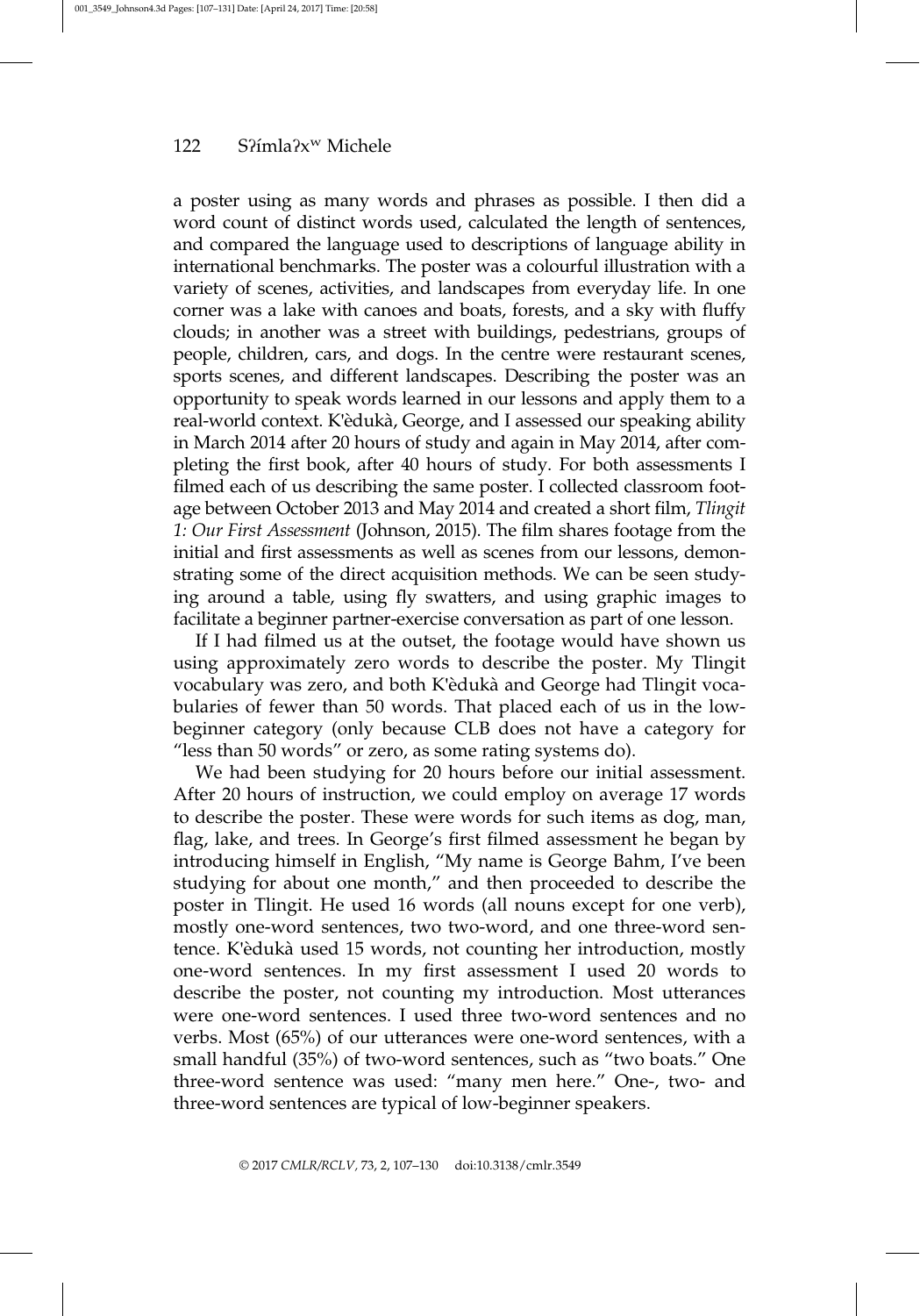After 40 hours of instruction, in May 2014, we described the same poster. The second assessment showed, without a doubt, that we had learned a great deal of Tlingit in a short time. In her second assessment, K'èdukà introduced herself saying, "yak'ei tsootaat. K'èdukà Jack yoo xat duwasaakw" [Good morning, my name is K'èdukà Jack]." She then described the poster, using 25 words, two of which were verbs. Most were one-word sentences, four were two-word sentences, and there was one three-word sentence. George used 23 words; 20% were one-word sentences, 50% over two-words, and he spoke three four-word sentences. Of George's utterances, 80% were two to four words long. In my second assessment I introduced myself with, "yak'ei tsootaat. S?imla?x<sup>w</sup> yoo xat duwasaakw. Lingit shtooat iltoo . . . oh . . . Lingit shtooat xaltoo. [Good morning, my name is  $S<sup>2</sup>$ fmla $?x<sup>w</sup>$ , he/she is . . . oh . . . I am learning Tlingit]. This is our second language assessment we have been studying Lingit together now, myself and my very courageous pilot project group for three months. And. . . let's see if I have learned anything." I then described the poster using 27 words, three of which were verbs. Most were twoword sentences (50%); there was one four-word sentence and one sixword sentence. I used lots of repetition, and a small amount of autocorrection of grammar. Seventy per cent of my utterances were two to six words long.

Each of us had used more words – 25 on average – to describe the same poster. Perhaps more importantly, our sentences had doubled in length and complexity. Most, or 70% of our sentences, were two to six words long, and only 30% were one-word sentences. Five sentences in total were four to six words long. The speech indicated we were well on our way to achieving mid-beginner speaking proficiency.

As a final project, we filmed an entire lesson in Tlingit to demonstrate the direct acquisition teaching method. George taught the lesson, which happened to be a weather lesson, to K'eduka` and me, in full immersion for nearly an hour. It was a positive reflection on the teaching method that he was able to teach as a beginner learner for an hour in full immersion. (This film has not been made public.) The classroom footage from Lingit 1 shows the success of the direct acquisition method in supporting beginner learners and beginner teachers to maintain full immersion for the duration of the lessons.

#### Discussion and conclusions

Many Indigenous languages do not have the advantage of sequenced language curriculum or intensive language programs. Language activists are therefore responsible for multiple roles in the initial stages of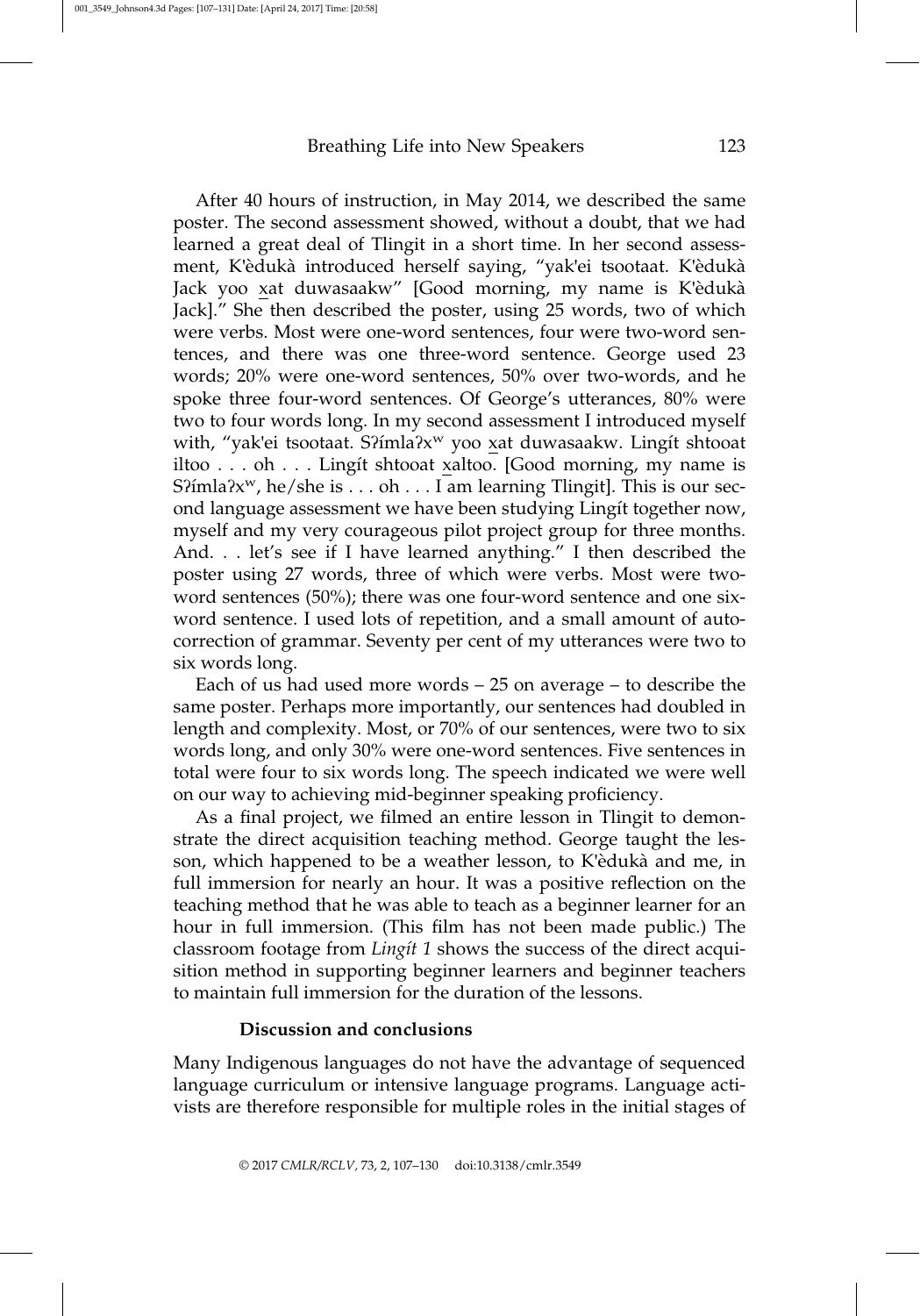language shift: building curriculum, performing grassroots activism, lobbying our governments, creating pilot projects, finding support, dealing with criticism, and eventually hunkering down with a small cohort and working with the ones who want it. There is much activism to be done, and luckily we have the successful models of Interior Salish, Māori, and Hawaiian to follow. I recommend that pilot programs follow successful models, create sequenced curriculum, and implement regular assessments.

In conclusion, the best way to support Indigenous language learners of critically endangered languages is through 2,000 hours of intensive language classes, taught by second language learners in a cultural context. Sequenced curriculum, effective teaching methods, hours on task, community support, and regular assessments are key to the success of language revitalization. With assessment, it is possible to know if learners are progressing. Without sequenced curriculum and assessments, it is all too common for learners to plateau at beginner (or if they are lucky, intermediate) levels, due to ineffective teaching methods, a lack of sequenced curriculum, or simply too few hours of instruction. Our initial filmed assessments demonstrated the success of our teaching methods – our speaking measurably improved, measured by number of words spoken and sentence length. The assessment films demonstrate the confidence in speaking, even at a beginner level, generated by intensive, supportive, sequenced language programs. The films provide direct proof that the language curriculum is effective, and it is hoped that they will inspire other language activists to adopt similar models.

The final step of language revitalization is to create domains of use, full-time language domains where second language learners are supported to continue learning. These will be work domains, such as the language nests, immersion schools, and university departments in Hawai'i, and the immersion school in Spokane, Washington. In full-time language domains, learners can be supported to complete the journey from intermediate to advanced and build skills and confidence. At this point they can make the personal choice to speak full-time and bring the language home to their children.

There are many accomplishments to look forward to on the road to language proficiency. Beginner speakers will feel a thrill when they string their first one-, two-, and three-word sentences together. There are proud moments, as a teacher, when a learner gains a new level of confidence, ability, or a moment of creativity. There is a thrill when, as a mid-intermediate speaker, an Elder speaker is finally able to understand your speech. Elder speakers are overjoyed to be understood for the first time in years. At the mid-intermediate stage the learner is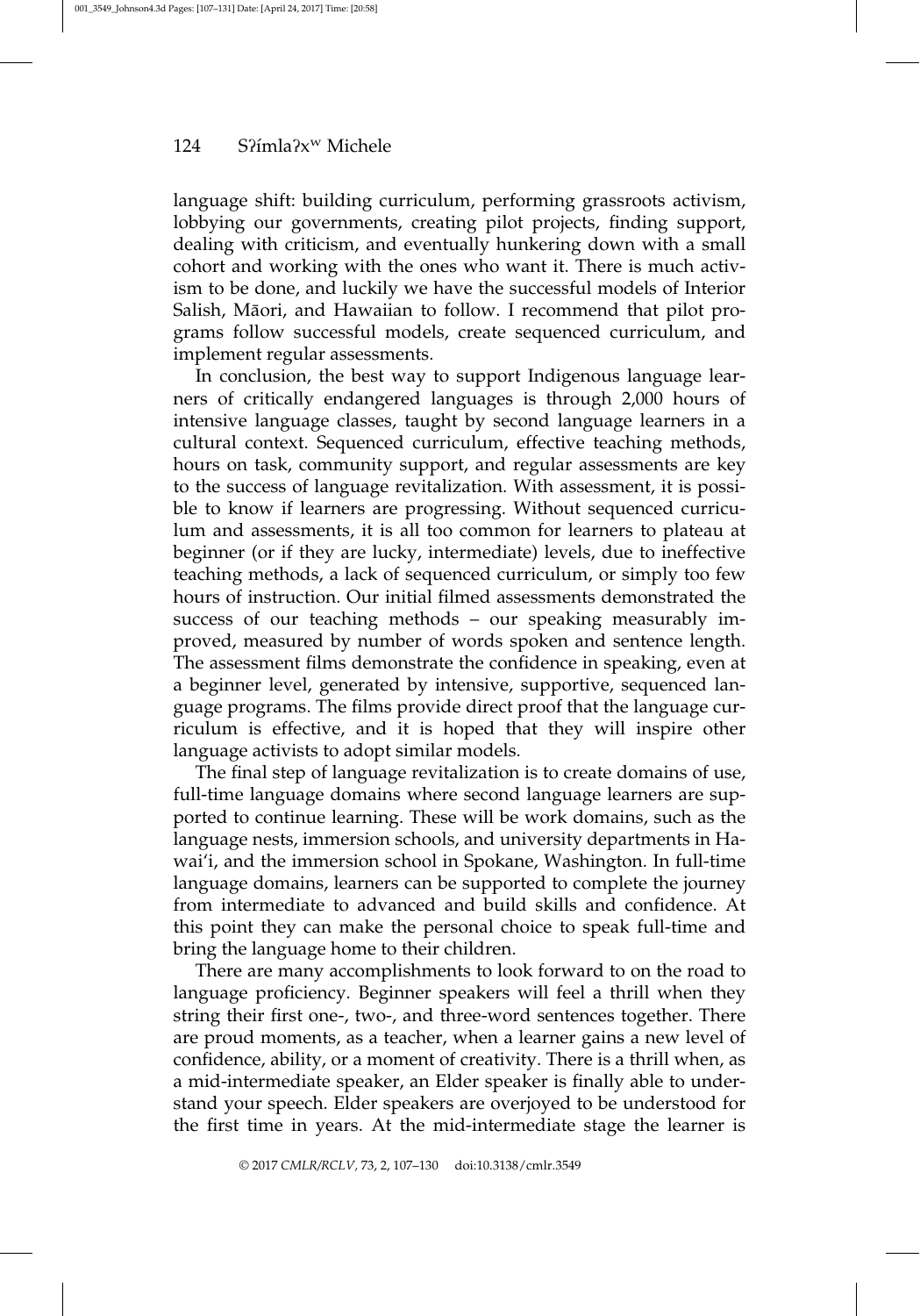finally proficient enough to receive cultural instruction in the language. I saw joy in my Syilx Elder's eyes when I was able to understand him, record his stories, and publish his words exactly as spoken for younger generations to read and hear. My main work as a language activist is to create opportunities for learners to experience these moments. I recently launched the Syilx Language House Association, in partnership with Syilx First Nations bands in Canada, a full-time grassroots program to support 16 highly motivated adult learners (Johnson, forthcoming). The plan is to teach the entire N'səl'xcin Curriculum Project two days a week over four years, deliver 2,000 hours, train learners to co-teach, record, and transcribe Elders. Currently in our second year of operation, we are on track to produce a new generation of high-intermediate speakers by 2019 (see Johnson, 2016b).

My hope is that pilot projects such as ours will provide a starting point for language communities to mobilize cohorts of learners with support from their communities and their leadership. My prayer is for our family of learners to grow; for Nsyilxcn, Tlingit, and all Indigenous communities to gather our resources and breathe life into our languages; and to cradle and support second language learners on our journey to proficiency.

Correspondence should be addressed to  $S^2$ imla $2x^w$  Michele Kay Johnson, Syilx (Okanagan) First Nation; Syilx Language House Association, 398 Ridge Road, Penticton, BC, V2A 8N7; e-mail:michelekjohnson@gmail.com.

# Acknowledgements

I hold my hands up in the air to Christopher Parkin for freely sharing the N'səl'xcin Curriculum Project teaching methods and curricular design. For the language, kn *k ʕ*am mi əłxwlal i*ʔ* nqw*l* qwilt*n̓*tət. High-five to my students, in both *̓ ̓* Nsyilxcn and Tlingit, for their passion and hard work; p inxmink. Limlamt to Dr. Marianne Ignace, Simon Fraser University, for my postdoctoral fellowship through the SSHRC Partnership grant, and subsequent funders including Mitacs, First Peoples Culture Council, and the Aboriginal Languages Initiative. Limləmt to Penticton Indian Band, Osoyoos Indian Band, Westbank First Nation, Okanagan Indian Band, Okanagan Nation Alliance, and their leadership for stepping up in 2015 and supporting the Syilx Language House Association to create new Nsyilxcn speakers. Gratitude to my capsiws sisters from the Chopaka Language House in 2012, fluent Elder Samtic'? Sarah Peterson, Chris Parkin, LaRae Wiley, and the Salish School of Spokane for trail-blazing leadership and mentorship. Gratitude to the En'owkin Centre and its fluent Elders for my first lessons in Nsyilxcn. Gratitude to all Tlingit learners for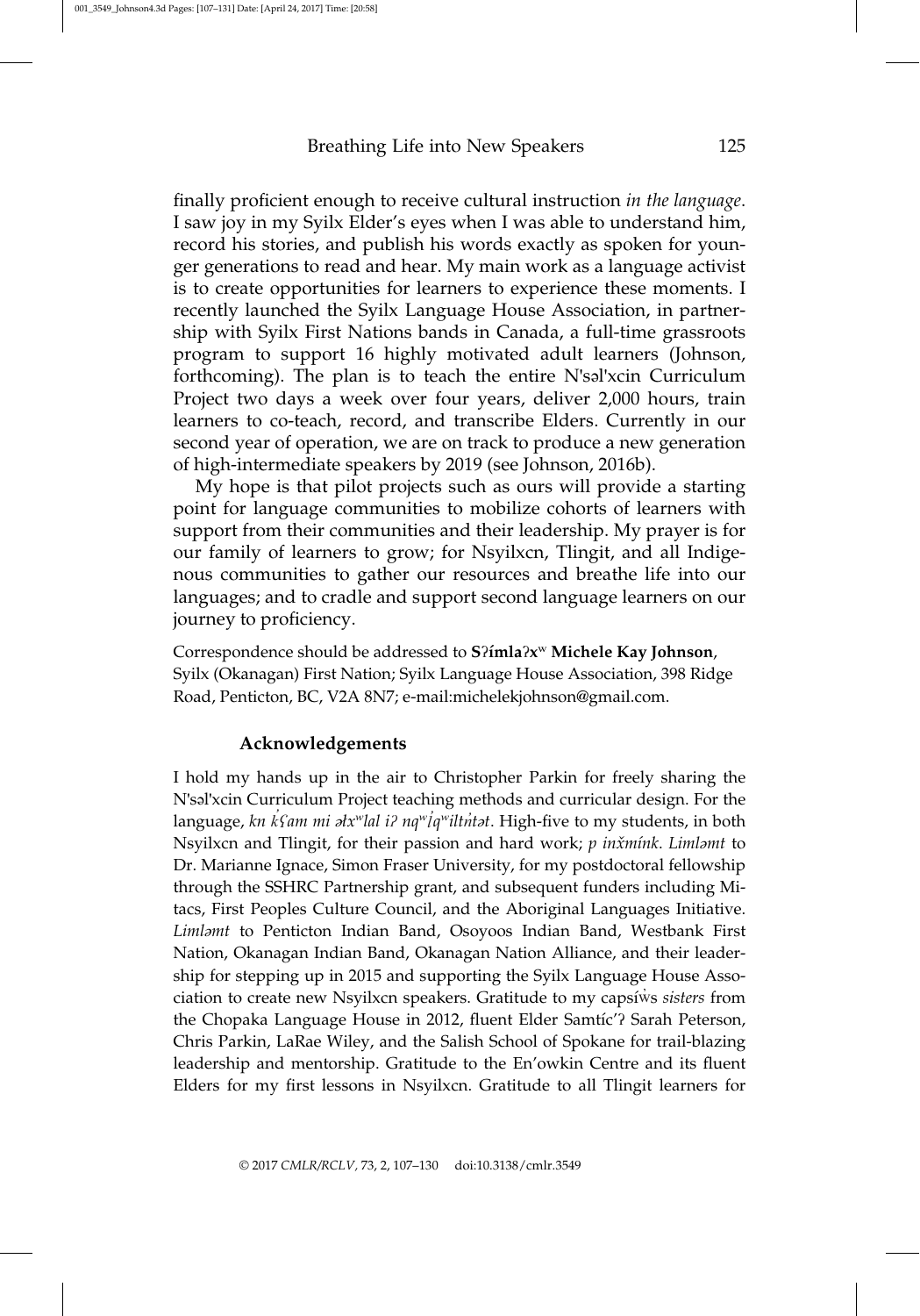your courage, K'èdukà for your fire, and fluent Tlingit Elders Anałahash Sam Johnston and Keiyishí Bessie Cooley for your dedication.

## **Notes**

- 1 N'səl'xcin is the preferred spelling in Washington, and Nsyilxcn is the preferred spelling in BC. Also known as N'syilxcn, Nsyilxən, which mean Syilx or Salish language, and nqilx<sup>w</sup>cn, the language spoken by people.
- 2 Other curricula exist but are difficult to find. Sm'algyax (Tsimshian) curriculum is mentioned in FPCC (2014), but with no audio recordings. The proof of a successful curriculum is advanced graduates; the Mohawk program in Kahnawa`:ke appears to be creating intermediate to advanced speakers through intensive adult immersion programs and written curriculum (KORLCC 2014a, 2014b).

#### References

- ACTFL. (2012). ACTFL proficiency guidelines 2012. Alexandria, VA: American Council on the Teaching of Foreign Languages. www.actfl.org/sites/default/ files/pdfs/public/ACTFLProficiencyGuidelines2012\_FINAL.pdf.
- Arcand, J.T. (2011). Language warrior. Pacific Rim Magazine. http://www2. langara.bc.ca/prm/2011/articles/warrior.html.
- Cantoni, G. (1999). Using TPR-Storytelling to develop fluency and literacy in Native American languages. In J.A. Reyhner, G. Cantoni, R.N. St. Clair, & E.P. Yazzie (Eds.), Revitalizing Indigenous languages (pp. 53–58). Flagstaff: Northern Arizona University; http://jan.ucc.nau.edu/jar/RIL\_5.html.
- CEFR (n.d.). Common European framework of reference for languages: Learning, teaching, assessment. Strasbourg: Cambridge University Press and Council of Europe. www.coe.int/lang-cefr.
- Chester, M.H., Twitchell, X'unei Lance A., & Katzeek, David. (2013). Tlingit immersion camps. Paper presented at the Wooshteen Kanaxtulaneegí Haa At Wuskóowu: Sharing our knowledge. A conference of Tlingit Tribes and Clans, Haa eetí yís (for those who come after us). 7–10 Nov., Juneau, Alaska. http:// ankn.uaf.edu/clanconference2/mod/resource/view.php?Id=37.
- CLB (2006). Companion tables to the Canadian Language Benchmarks 2000. Ottawa: Centre for Canadian Language Benchmarks. www.language.ca/documents/ companion\_tables\_to\_the\_canadian\_language\_benchmarks\_2000v2.pdf.
- Dauenhauer, N., & Dauenhauer, R.L. (Eds.). (1987). Haa shuka, our ancestors: Tlingit oral narratives (Vol. 1). Seattle: University of Washington Press.
- Dauenhauer, N., & Dauenhauer, R.L. (1998). Technical, ideological, and emotional issues in reversing language shift: Examples from southeast Alaska. In L.A. Grenoble & L.J. Whaley (Eds.), Endangered languages (pp. 57–98). Cambridge: Cambridge University Press. https://doi.org/10.1017/ CBO9781139166959.004.
- Dick-Billy, J. (2003). Acquiring Secwepemctsin: Successful approaches. Vancouver: Simon Fraser University.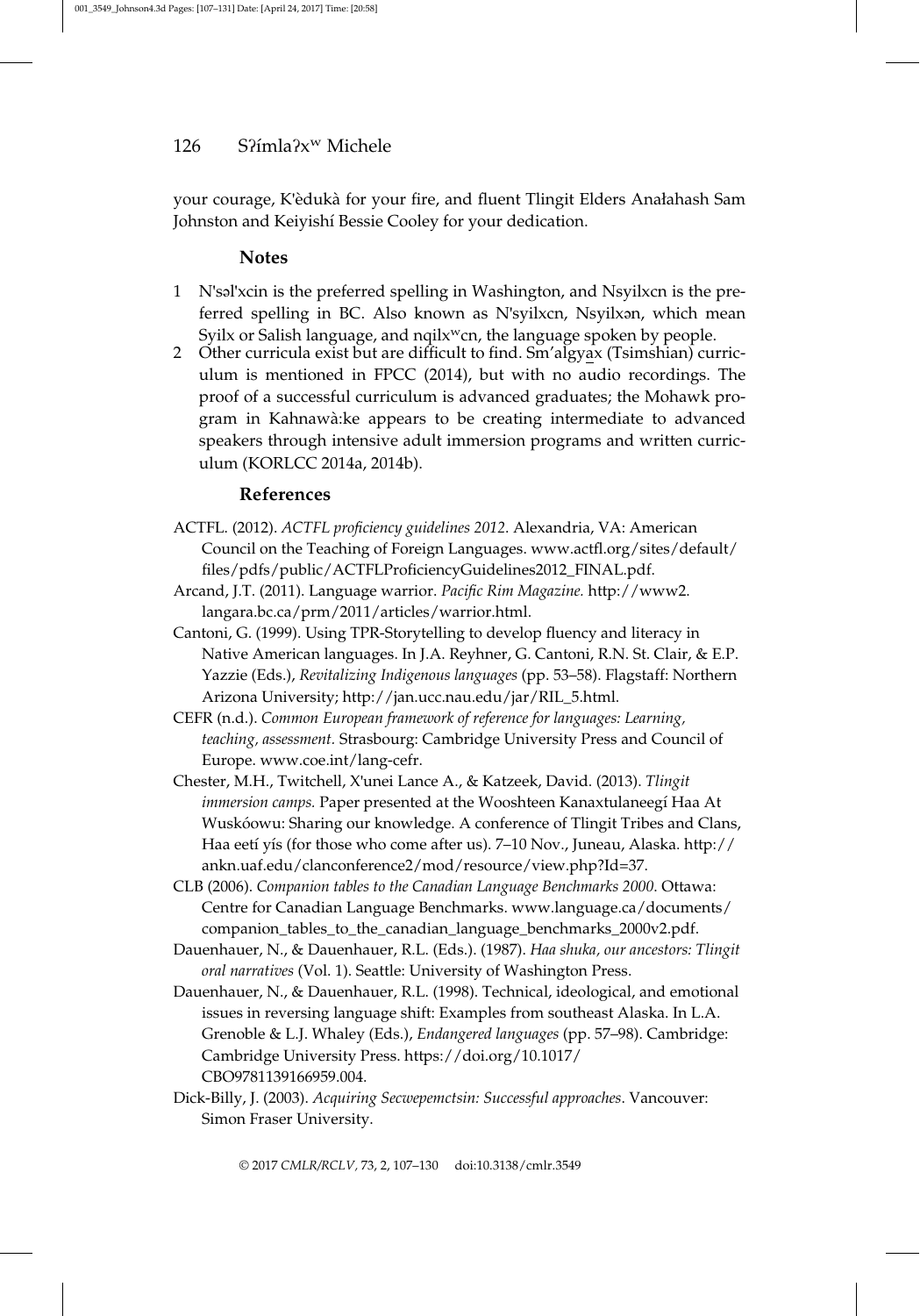- Dick-Billy, J., Michel, A.S., Michel, K., LeBourdais, T., & Michel, S. (2004). TPR level one: A beginner's language program using the Total Physical Response approach. Chase, BC: Chief Atahm School.
- Dick-Billy, J., Michel, A.S., Michel, K., LeBourdais, T., & Michel, S. (2007). TPR level two: A language program using the Total Physical Response approach to language planning (2nd ed.). Chase, BC: Chief Atahm School.
- Edmonds, C. (2008). The reliability and validity of the Māori language proficiency in writing test: Kaiaka reo year eight. PhD dissertation, University of Hawai'i, Hilo.
- Edmonds, K., Roberts, N., Keegan, P., Houia, W., & Dale, H. (2013). Kaiaka reo: Reo- $\bar{a}$ -waha ki te motu: The development of Māori oral language proficiency progressions. Report to the Ministry of Education, New Zealand.
- Fishman, J. (1993). Reversing language shift: Successes, failures, doubts and dilemmas. In E.H. Jahr (Ed.), Language conflict and language planning (pp. 69– 81). Berlin: Mouton de Gruyter.
- FPCC. (2014). Report on the status of B.C. First Nations languages 2014. Brentwood Bay, BC: First Peoples' Council; http://www.fpcc.ca/files/pdf/language/ fpcc-languagereport-141016-web.pdf.
- Gardner, E. (2012). Where are your keys? https://whereareyourkeys.org.
- Gionson, T. Ilihia. (2009). Native language revitalization efforts learn from Hawai'i. Ka Wai Ola Loa: the living water of Oha. 'Apelila mid-month extra edition. http://www.oha.org.
- Grenoble, L.A., & Whaley, L.J. (2006). Saving languages: An introduction to language revitalization. Cambridge: Cambridge University Press.
- Greymorning, S. (1999). Running the gauntlet of an Indigenous language program. In J. Reyhner, G. Cantoni, R.N. St. Clair, & E.P. Yazzie (Eds.), Revitalizing Indigenous languages (pp. 6–16). Flagstaff: Northern Arizona University.
- Haynes, E., Stansfield, C., Gnyra, C.D., Schleif, M., & Anderson, S. (2010). Review of the literature on the assessment of Indigenous languages. Rockville, MD: Prepared for the Bureau of Indian Education.
- Hinton, L. (2001). Language revitalization: An overview. In L. Hinton & H. Ken (Eds.), The green book of language revitalization in practice (pp. 1–18). San Diego: Academic Press. https://doi.org/10.1163/9789004261723\_002.
- Hinton, L. (2013). Bringing our languages home: Language revitalization for families. Berkeley, CA: Heyday Publishers.
- Housman, A., Dameg, K., & Kobashigawa, M. (2011). Report on the Hawaiian oral language assessment (H-OLA) development project. Second Language Studies, 29(2), 1–59.
- Hval, C. (2013). Tribes keep language alive: Recent conference led by the Kalispels draws hundreds of participants. The Spokesman-Review, March 14. www. spokesman.com/stories/2013/mar/14/tribes-keep-language-alive/.
- Ignace, M. (2015). Towards a British Columbia First Nations K-12 language and culture curriculum framework. West Vancouver, BC: First Nations Education Steering Committee.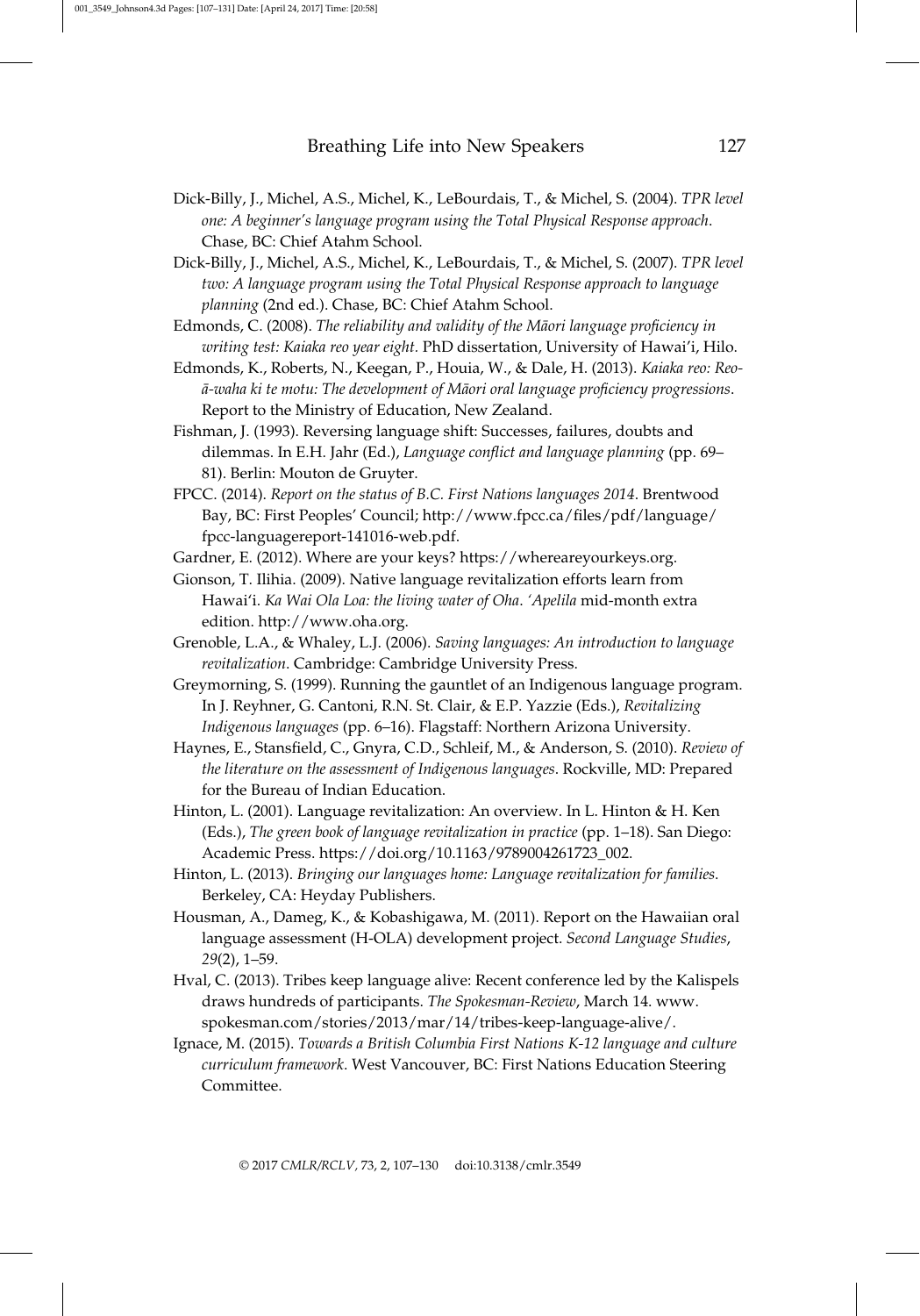- Jackson, F.H., & Kaplan, M.A. (1999). Lessons learned from fifty years of theory and practice in government language teaching. Georgetown University Round Table on Languages and Linguistics. Department of Languages and Linguistics, Georgetown University (pp. 71–87). Washington, DC: Georgetown University Press.
- Johnson, S?ímla?x<sup>w</sup>; Michele K. (2012a). Chopaka Immersion House: Goldilocks I. YouTube. 28 June. https://www.youtube.com/watch? v=KVj3vpCf6JE&feature=youtu.be.
- Johnson, S?ímla?x<sup>w</sup>; Michele K. (2012b). Chopaka Immersion House: Goldilocks II. YouTube. 28 June. https://www.youtube.com/watch? v=3DxQb\_Lr1rw&feature=youtu.be.
- Johnson, S?ímla?x<sup>w</sup>; Michele K. (2012c). k<sup>w</sup>;u n'łaq<sup>w</sup>;cin: We are clear speakers (Chopaka Immersion House). YouTube. 28 June. https://www.youtube.com/ watch?v=O7fFMN-KSa4&feature=youtu.be.
- Johnson, S?imla?xw; Michele K. (2014a). ya'tmin cqw;əlqw;ilt nixw;, uł nixw;, ul nixw; (I need to speak more, and more, and more): Okanagan-Colville (Interior Salish) Indigenous second-language learners share our filmed narratives. Language Documentation and Conservation, 8, 136–167. http://scholarspace. manoa.hawaii.edu/bitstream/handle/10125/4622/johnson.pdf?sequence=1.
- Johnson, Sʔ´ımlaʔxw; Michele K. (2014b). n'łəqwcin (clear speech): 1,000 hours to midintermediate Nsyilxcn proficiency (Indigenous language, Okanagan-Colville, nqilxwcn, Interior Salish). PhD dissertation, University of British Columbia-Okanagan, Kelowna. http://circle.ubc.ca/handle/2429/45453.
- Johnson, S?ímla?x<sup>w</sup>; Michele K. (2015). Tlingit 1: Language assessment. *YouTube*. 21 Jan. https://www.youtube.com/watch?v=nPBYyr\_CeF8&feature=youtu. be.
- Johnson, S?ímla?x<sup>w</sup>; Michele K. (2016a). Ax toowú át wudikein, my spirit soars: Tlingit direct acquisition and co-learning. Language Documentation and Conservation, 10, 306–336. https://scholarspace.manoa.hawaii.edu/bitstream/ handle/10125/24695/johnson.pdf.
- Johnson, S?ímla?x<sup>w</sup>; Michele K. (2016b). Syilx Language House Learning by doing – Spring 2016 – Year 1. YouTube. 12 Aug. https://www.youtube.com/ watch?v=AwdJ2z3Oj2s
- Johnson, S?ímla?x<sup>w</sup>; Michele K. (forthcoming). Syilx Language House: How and why we are delivering 2,000 hours in Nsyilxcn. The Canadian Modern Language Review.
- Johnson, S?ímla?x<sup>w</sup>; Michele K., Jack, K'èdukà, & Pennycook, K'winikweik Morgane. (2015a). Learning Tlingit through story. YouTube. 4 Sept. https:// www.youtube.com/watch?v=4NdG-VePBHo&feature=youtu.be.
- Johnson, S?ímla?x<sup>w</sup>; Michele K., Jack, K'èdukà, & Pennycook, K'winikweik Morgane. (2016). Tlingit 1 class of 2015. YouTube. 18 Jan. https://www. youtube.com/watch?v=RakY8DJ8L5U.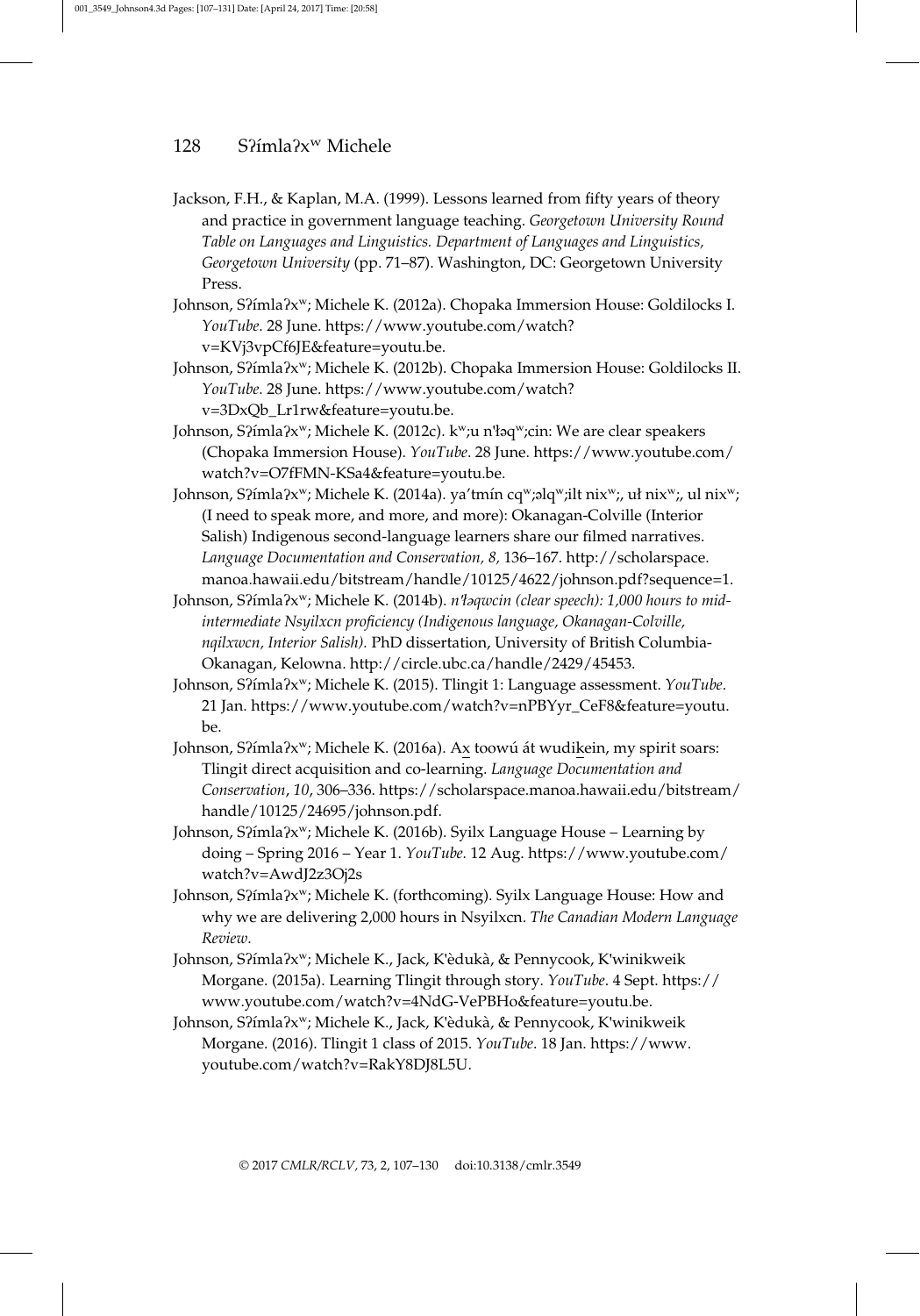- Kipp, D. (2000). Encouragement, guidance, insights, and lessons learned for Native language activists developing their own tribal language programs. Piegan Institute's Cut Bank Immersion School, Browning, MT.
- KORLCC. (2014a). Kanien'kehá:ka Onkwawén:na Raotitióhkwa Language and Cultural Center annual report 2014. Kahnawà:ke, QC: Kanien'kehá:ka Onkwawén:na Raotitióhkwa Language and Cultural Center.
- KORLCC. (2014b). Kanien'kéha language survey results. Kahnawà:ke, QC: Kanien'kehá:ka Onkwawén:na Raotitióhkwa Language and Cultural Center.
- Krashen, S.D., & Terrell, T.D. (1988). The natural approach: Language acquisition in the classroom. San Francisco: The Alemany Press.
- McCue, Duncan. (2016). Skwomesh language activist to launch 'trailblazing' immersion course at B.C. university: Students to be taught indigenous language 5 days a week at Simon Fraser University. CBC News. 14 Jan. http:// www.cbc.ca/news/indigenous/skwomesh-language-activist-b-c-universitylaunch-immersion-course-1.3404541.
- Michel, K. (2012). Trickster's path to language transformation: stories of Secwepemc immersion from Chief Atahm School. EdD dissertation, University of British Columbia, Vancouver.
- Michel, K. (2013). First Nations language essentials (kindergarten level): Teaching outcomes for BC schools. West Vancouver, BC: First Nations Schools Association.
- Miller, J.W. (2004). Assessing First Nations language proficiency. EdD dissertation, University of British Columbia, Vancouver.
- Nassaji, H., & Fotos, S. (2011). Teaching grammar in second language classrooms. New York: Routledge.
- Pawlikowska-Smith, G. (2000). Canadian language benchmarks: English as a second language for adults. Ottawa: Centre for Canadian Language Benchmarks.
- Peterson, Samtíc'a? Sarah, Wiley, LaRae, & Parkin, Christopher. (2016). N'sal'xcin Curriculum Project. Series of 6 N'səl'xcin textbooks, audio CDs, and teaching manuals: N'səl'xcin 1: A beginning course in Okanagan Salish (with 4 CDs); Captík<sup>w</sup>ł 1: Okanagan stories for beginners (with 4 CDs); N'səl'xcin 2: An intermediate course in Okanagan Salish (with 4 CDs); Captík<sup>w</sup>ł 2: Okanagan stories for intermediate students (with 4 CDs); N'səl'xcin 3: An advanced course in Okanagan Salish (with CDs); Captík<sup>w</sup>ł 3: Okanagan stories for advanced students (with CDs). Keremeos, BC, and Spokane, WA: The Salish School of Spokane, Paul Creek Language Association and Lower Similkameen Indian Band. N'səl'xcin 4 and Captík<sup>w</sup>ł 4 (in-development). Download texts at: http://www. interiorsalish.com/nselxcincurriculum.html.
- Rifkin, B. (2003). Oral proficiency learning outcomes and curricular design. Foreign Language Annals, 36(4), 582–588. https://doi.org/10.1111/j.1944-9720.2003. tb02148.x
- Sarkar, M., & Metallic, M.A. (2009). Indigenizing the structural syllabus: The challenge of revitalizing Mi'gmaq in Listuguj. The Canadian Modern Language Review, 66(1), 49–71. https://doi.org/10.3138/cmlr.66.1.049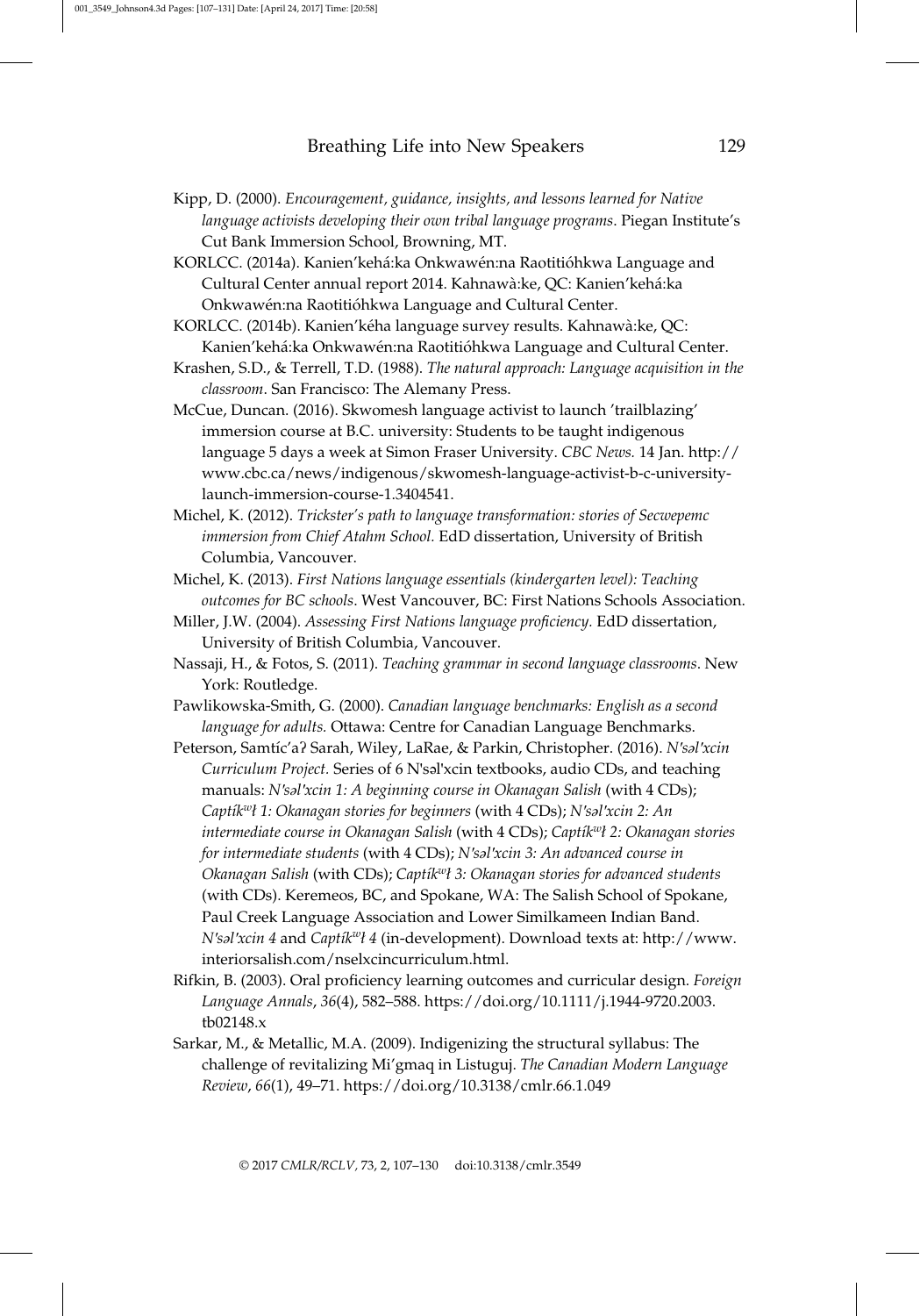- Spielmann, G., & Radnofsky, M.L. (2001). Learning language under tension: New directions from a qualitative study. Modern Language Journal, 85(2), 259–278. https://doi.org/10.1111/0026-7902.00108
- Twitchell, X'unei Lance A. (2012). Alaska Native languages: It all comes down to choices. JuneauEmpire.com, April 27. http://juneauempire.com/art/2012-04- 26/alaska-native-languages-it-all-comes-down-choices#.T5rZ1hx7SIT.
- Twitchell, X'unei Lance A. (2014). Understanding the Tlingit verb. Juneau: Goldbelt Heritage Foundation. http://tlingitlanguage.com/media/Understanding-Tlingit-Verbs.pdf.
- Underwood, E. (2009). The lost art of listening: Can the Northern Arapaho save their language? High Country News, 16 Nov. https://www.hcn.org/issues/ 41.20/the-lost-art-of-listening.
- University of Alaska Southeast. (n.d.). Woosh Een áyá Yoo X'atudli.átk. Tlingit<br>Carreggetten Desegnatelien Brainst 2007-2012, University of Alaska Conversation Documentation Project, 2007-2013. University of Alaska Southeast, Alaska Languages Program. http://www.uas.alaska.edu/ arts\_sciences/humanities/alaska-languages/cuped/video-conv/.
- Warner, S.L.N. (1999). Kuleana: The right, responsibility, and authority of Indigenous peoples to speak and make decisions for themselves in language and cultural revitalization. Anthropology & Education Quarterly, 30(1), 68-93. https://doi.org/10.1525/aeq.1999.30.1.68
- Wilson, W.H., & Kamanā, K. (2001). "Mai loko mai o ka 'i'ini: Proceeding from a dream": The 'aha punana leo connection in Hawaiian language revitalization. In L. Hinton & H. Ken (Eds.), The green book of language revitalization in practice (pp. 147–176). San Diego: Academic Press. https://doi.org/10.1163/ 9789004261723\_014.
- Wilson, W.H., & Kamanā, K. (2009). Indigenous youth bilingualism from a Hawaiian activist perspective. Journal of Language, Identity, and Education, 8(5), 369–375. https://doi.org/10.1080/15348450903305148